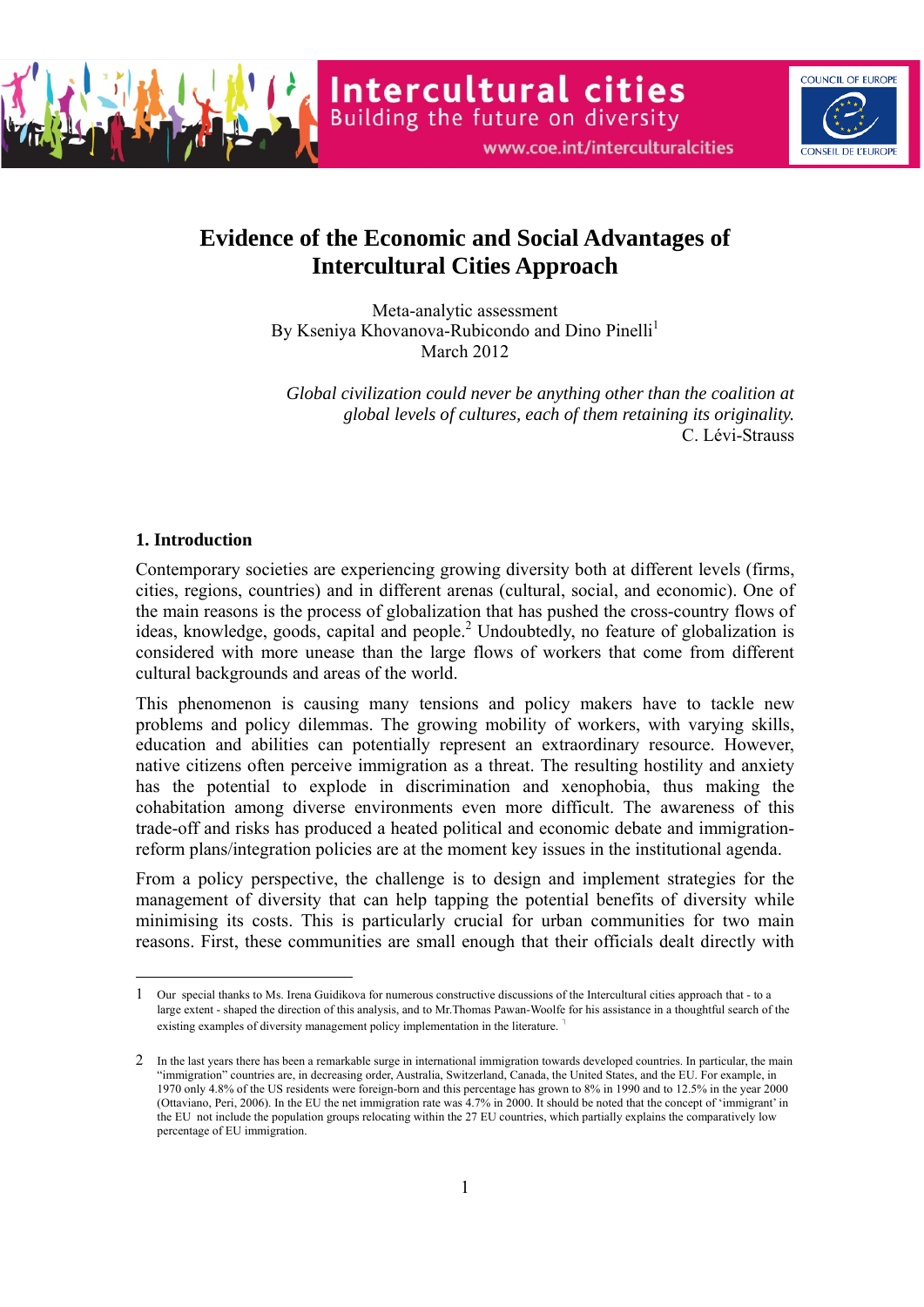the public without hiding behind bureaucracy. Second, their governmental institutions are large enough to have specialists and educated professionals in management (Tobert, Mossberger and McNeal 2008; De Lancer, Julnes and Holzer 2001).

The Intercultural cities approach represents one of such management strategies. The Intercultural cities approach publicly advocates respect for diversity and a pluralistic city identity. In an Intercultural city, most citizens regard diversity as an asset accepting that all cultures change as they meet each other in the public space. The city actively combats prejudice and discrimination and ensures equal opportunities for all by adapting its governance structures, institutions and services to the needs of a diverse population, without compromising the principles of human rights, democracy and the rule of law. In partnership with business, civil society and public service professionals, the Intercultural city develops a range of policies and actions to encourage greater mixing and interaction between diverse groups (Wood, 2009).

Being designed, developed and first applied in 11 European pilot cities within the last few years this approach resulted in adoption and/or reformation of policies related to the needs of the cities' diverse communities. It encouraged establishment or further development of relevant governance mechanisms and institutions that work today to ensure inclusion and equality and to enhance citizens' participation. Productive involvement of public institutions and business organizations, local NGOs and community associations, media and a variety of youth organizations in intercultural policy formation today is evidence of already existing coordinated structures for empowerment of diverse communities in the pilot cities. Sustainability of these structures - as a necessary condition for endurable development of heterogeneous communities - depends on widespread understanding of diversity as an asset, as a source of dynamism, innovation, creativity, and growth. The will of community members and city administrators to make necessary changes to meet the needs and requirements of a diverse population is another determinant of endurable development of diverse communities. This understanding is at the core of the Intercultural cities approach.

Given its novelty, this concept has not been widely analyzed by social scientists. Yet, a number of studies has been conducted focusing on the key elements, concepts, and settings characterising the Intercultural cities approach. This includes growth, productivity and employment impact of diversity; governance structures and processes; urban space planning; housing and neighbourhood policies; security and policing policies.

The goal of this meta-analysis is thus to review the Intercultural cities approach in the light of the scholarly literature on the foregoing sets of issues. The literature on diversity is vast and cuts across very different research areas (from anthropology to economics, from history to psychology). It is beyond the purpose of the paper to cover comprehensively the whole literature. Our, more limited, purpose is to summarise, in an organised manner, the main axes of debate that are relevant to a better understanding of the Intercultural cities approach. This will allow to provide informed summary-recommendations to city policymakers on the challenges and advantages this approach represents, and to offer quality advice on how using public policy tools the city managers could transform these challenges into benefits and new opportunities. Particularly, this paper looks at the following questions:

 $\triangle$  Can diversity in complex urban environments represent an advantage for creativity, innovation and growth?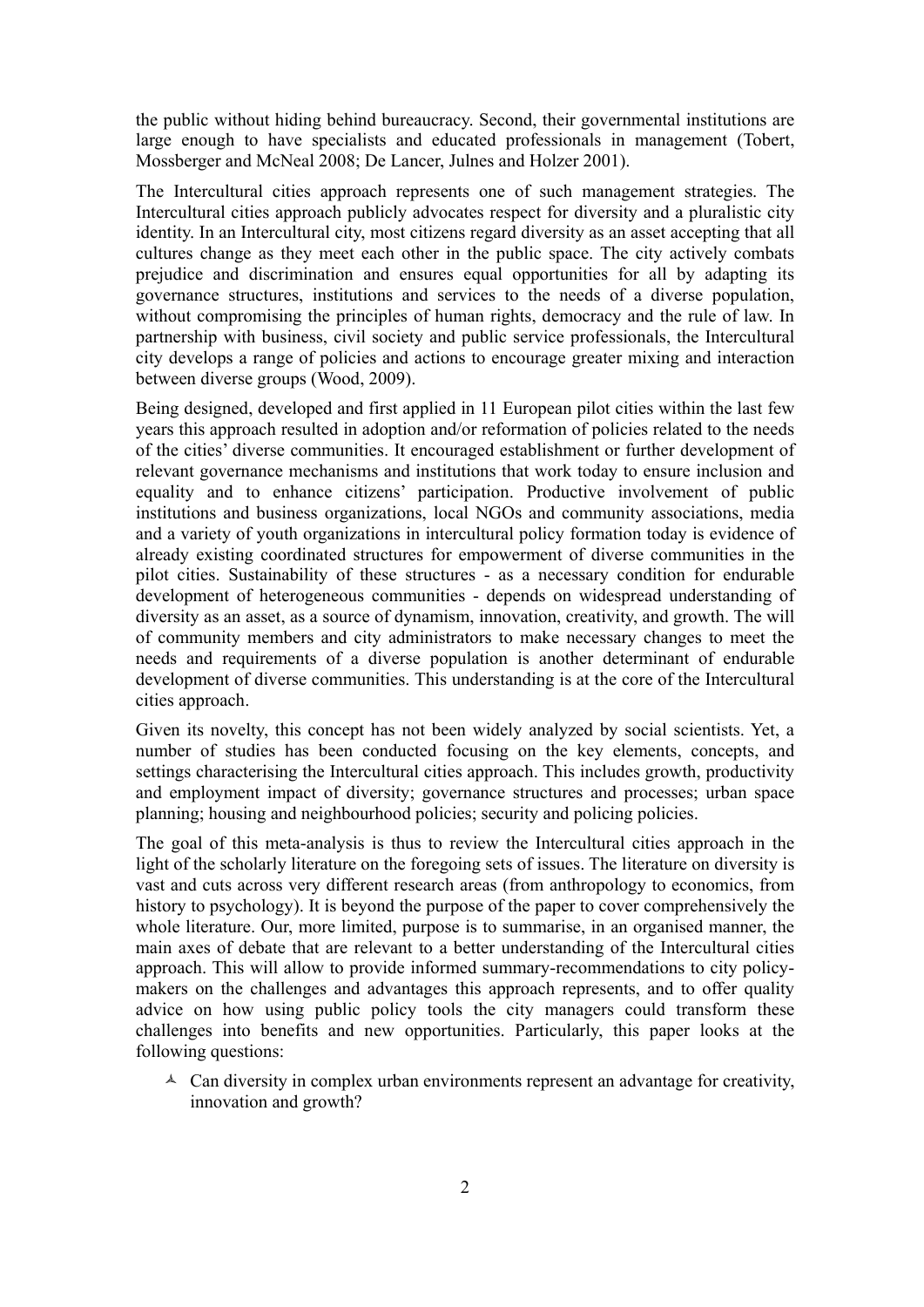$\triangle$  If so, how city officials can foster this environment using public policy tools? And specifically, to what extent reshaping city policies and institutions from an Intercultural cities perspective may make a difference?

In what follows, Section 2 discusses briefly the notion of diversity. Section 3 reviews the literature analysing some of the potential benefits and costs of diversity, Section 4 identifies conditions for maximising the benefits and minimising the costs. Section 5 reviews the Intercultural cities approach in the light of Section 2 to 5. Section 6 concludes.

## **2. Understanding diversity: basic notions**

In the general discussion, the term 'cultural diversity' mostly refers to ethno-linguistic differences. In economics and sociology, empirical studies tend to focus on specific ethnic groups (Kagan, 2009:224-225), or use certain 'identity' markers (Extra and Yağmur, 2004; Fearon, 2003; Bellini *et al,* 2009) to differentiate population groupings. Ethnicity and language (and, to a lesser extent, religion) are often considered the salient characteristics for the identification of sub-groups in a population (Ottaviano and Peri, 2005). A variety of indexes is then used to measure and compare diversity across countries, regions or cities (Easterly and Levine, 1997; Bossert, D'Ambrosio and La Ferrara, 2011; Desmet, Ortuño-Ortín and Weber, 2009).

The anthropological research has highlighted, however, that diversity is the outcome of complex and dynamic processes through which individuals and groups continuously categorise themselves and are categorised by others. In this context, ethnicity is only one dimension of diversity. People also differ by age, gender, income, occupation, class, physical abilities, location etc. These axes of diversity are equally important in influencing behaviours and life choices. Furthermore, they are not independent from each other, and interact in determining individual outcomes and the formation of social categories. These processes do not happen in a vacuum but are context-embedded and power-laden. Specific characteristics are salient in one context and not in another. Power relations define context and influence cultural attitudes and responses (van Londen and de Ruijter, 2010). This implies that diversity may assume very different social and spatial configurations, depending on how different axes of diversity interact, and its outcomes crucially depend on contexts.

While these processes are of all ages, globalisation is making them more rapid, complex and relevant. Increased mobility, tourism and labour migration have brought others very close to us. These 'others' no longer live in some distant country but right in our own town or neighbourhood. European countries and cities, a few decades ago still culturally and ethnically homogeneous, have now hosting large, in number and size, communities of foreigners from all over the world resulting in new cultural dynamics and complex interconnected landscape (Appadurai, 1996). What is evident is that diversity cannot longer be organised in the mosaic of the nation-states but need to be addressed also at the city and local level. This is where the Intercultural cities approch become even more crucial.

### **3. Diversity: potential benefits and costs**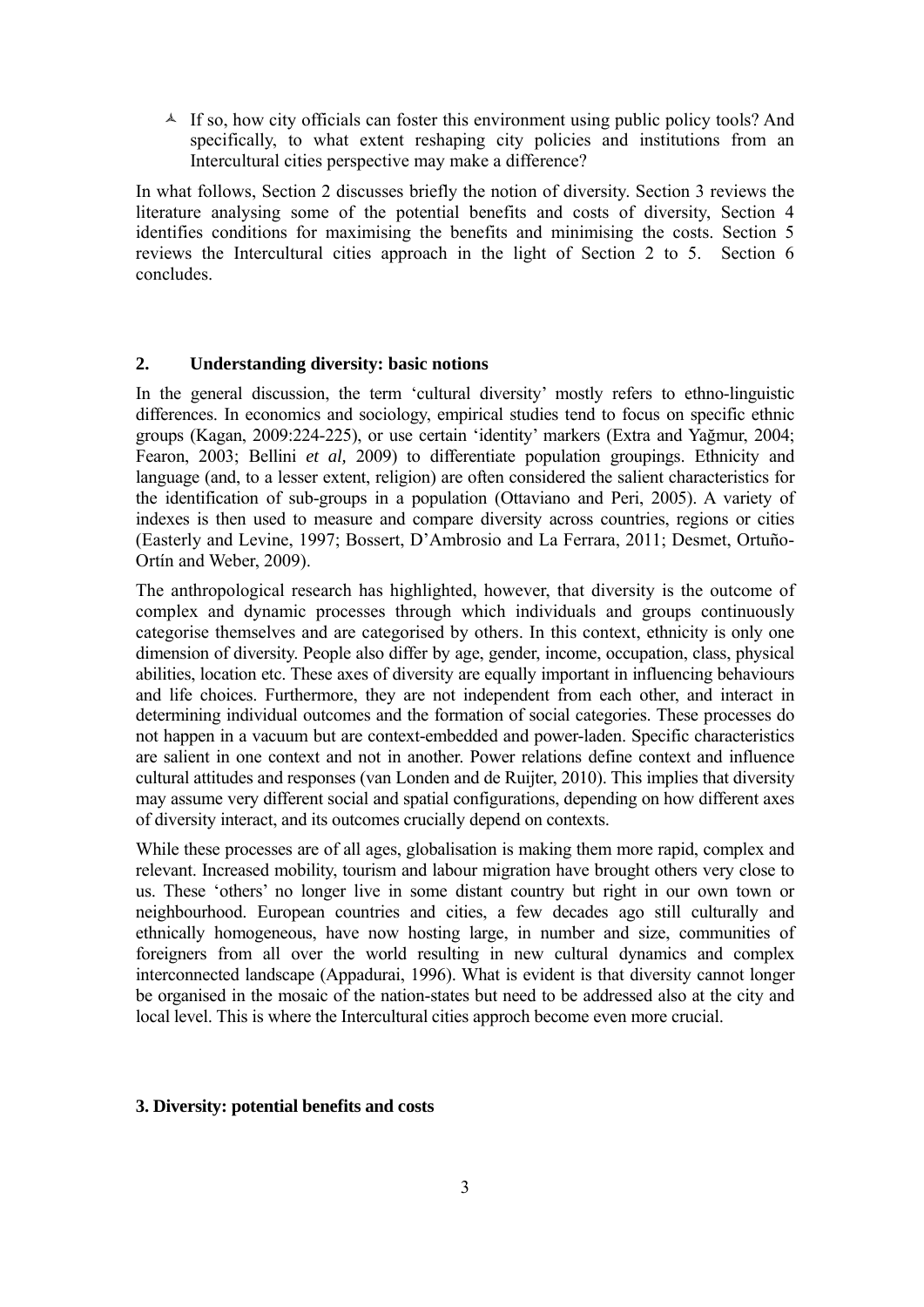The Universal Declaration on Cultural Diversity (UNESCO, 2001) stresses the positive potential of diversity: "…cultural diversity is as necessary for humankind as biodiversity is for nature (Art. 1)" and that it is "one of the roots of development understood not simply in terms of economic growth, but also as a means to achieve a more satisfactory intellectual, emotional, moral and spiritual existence (Art. 3)".

Hannerz (1996) spells out a number of perspectives under which diversity can have positive value for human wellbeing and development. The first relates to the enjoyment that stems from sheer differences. Here cultural diversity has a pure existence value, a value *per se,* independently from any actual or potential use. We enjoy looking at art masterpieces from different cultural backgrounds, tasting food from other countries, hearing different languages. We simply love variety. Such "love for variety" is actually at the foundation of the monopolistic competition literature in economics (although the reference is to mostly to products, rather than to cultural issues). The second perspective concerns creativity. Meeting people with different cultural backgrounds brings new knowledge, forces new questions, and solicits to explore new approaches, thereby stimulating creativity and problem solving. The third perspective is about resilience, intended as the capacity of a system to stand negative shocks and adapt to new conditions. Every cultural tradition maintains knowledge and abilities that may turn useful in specific conditions. Diversity therefore multiplies the options available to solve problems and adapt to shocks. Marglin says that cultural diversity could be the key to the survival of humanity (Marglin, 1990: 15-17), bringing the example of the importance that the knowledge of primitive hunter-gatherers could have in a post nuclear disaster scenario.

Diversity can also have negative effects due to difficult interactions ('communication barriers') between different cultures, incompatible behaviours, lack of shared values and norms or sheer antipathy. Diversity may generate fear of losing national identity and reactions against 'aliens' such as reciprocal distaste. Social conflicts may arise when immigrants are seen as competitors for housing, jobs and social benefits (Kempen and Özüekren, 1998), or when they are seen as a threat to the alleged cultural homogeneity of the indigenous population (Faist and Häußermann, 1996). According to the OSCE High Commissioner on National Minorities ethnic conflict is one of the main sources of largescale violence in Europe today (OSCE, 2012).

In economics, sociology and management studies, a large literature has studied the concrete impact of diversity in the operational outcomes of firms and cities. A selection of studies is discussed below to further clarify the key elements of the trade-off and understand under which conditions the trade-off can be solved to reap the diversity benefits (Section 4).

## *Research at the level of organisations and teams*

An established literature provides evidence of the impact of diversity on companies and organisations. Some contributions found a robust correlation between diversity and task performance or problem solving skills (Richard, Kochan and McMillan-Capehart, 2002; Hong and Page, 2001, 2004; Page, 2007; Lazear, 1999a). A standard assumption in this kind of studies is that heterogeneity entails different ways of solving problems, a richer set of alternative solutions and therefore high-quality decisions. Diverse productive skills and approaches may result in innovation and creativity (Berliant and Fujita, 2008). The search for best practices is an example of how firms may gain from multicultural teams. Lazear (1999) provides a comprehensive modelling of these effects. He defines the global firm as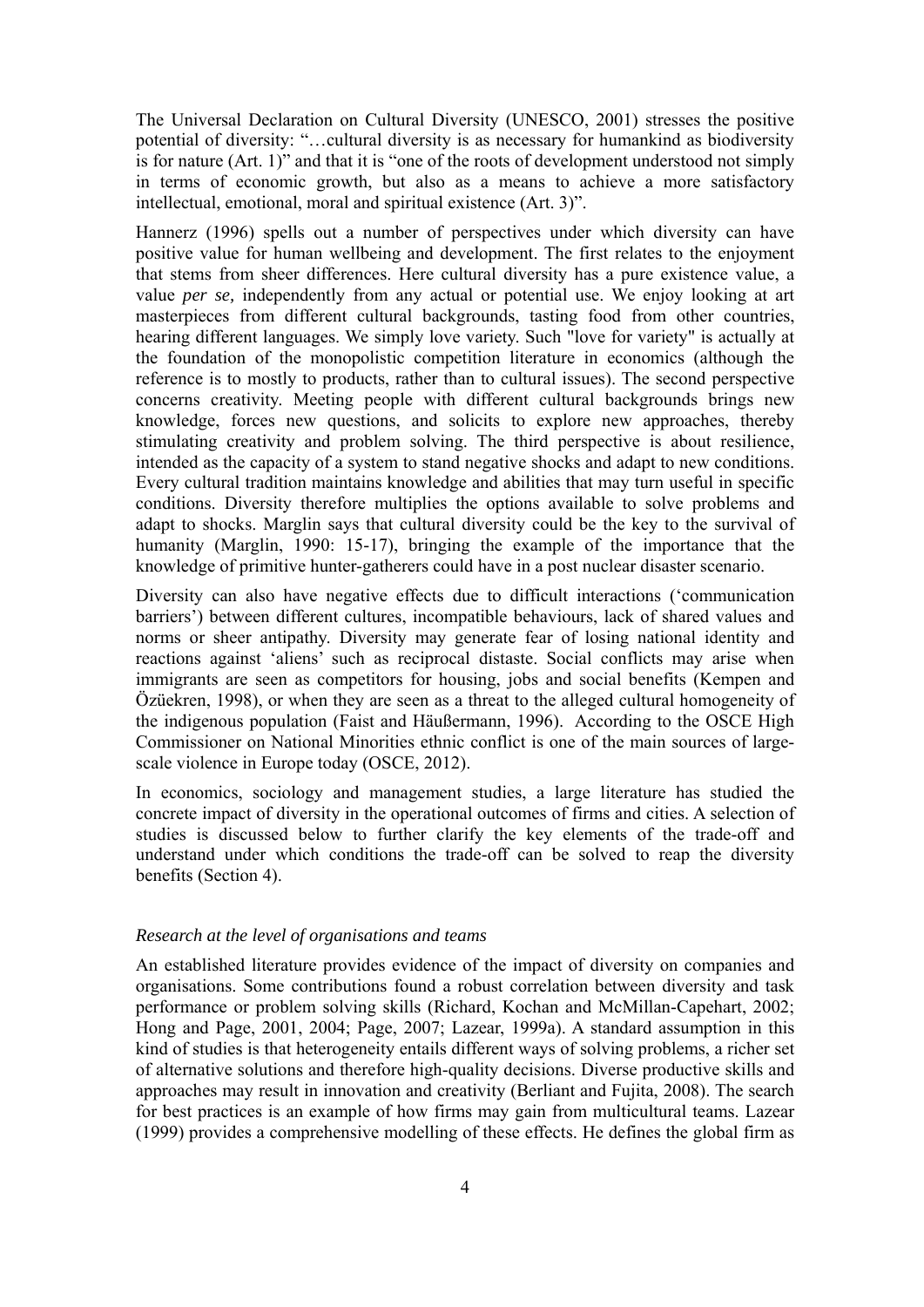a team whose members come from different cultures or countries. Combining workers who have different cultures, legal systems and languages imposes costs on the firm that would not be present if all the workers were similar: translation costs and costs of transacting across borders are an example of these costs. However, complementarities between the workers, in terms of disjoint and relevant skills, offset the costs of crosscultural dealing and justify the existence of global firms.

Social and organizational psychologists distinguish between demographic and cognitive diversity. Demographic diversity refers to demographic characteristics of the population (including the ethnic background). Cognitive diversity refers to the variety of skills, preferences and knowledge. Empirical results tend to show that demographic diversity may reduce social cohesion and increase the probability of socio-emotional conflict (De Dreu & Van Vianen, 2001; Jehn et al., 1999; Williams & O'Reilly, 1998) while cognitive diversity can lead to better decisions and more effective team work (e.g., Brodbeck et al., 2002). Demographic diversity is therefore positive only insofar it correlates positively with cognitive diversity and the consequent benefits of cognitive diversity more than outbalance the costs of demographic diversity. Section 3 below discusses some of the conditions under which this can happen.

## *Research at the level of countries and cities*

The link between cultural diversity and economic performance has attracted considerable attention also in the economics literature over the last decade. It is generally recognized that immigration produces a wide range of economic effects in host countries, both positive and negative. There is a large and growing body of literature on the subject, e.g. Borjas 1994, 1995, 1999, 2003; Borjas, Freeman and Katz, 1997; Card 1990, 2001; Card and Di Nardo, 2000).

The traditional wisdom had been that diverse societies promote conflicts and predatory behaviour, stifling economic growth. Consistently with this view, Easterly and Levine (1997) use cross-country regressions and find that richer diversity is associated with slower economic growth. While the finding were strongly criticised (see for example Arcand *et al* 2000), the Easterly and Levine results were further confirmed by other studies. For instance, Alesina and La Ferrara (2005) find that, ceteris paribus, a complete heterogeneous society (i.e., where each individual forms a different group) would have income annual growth by 2 percentage points lower than in a complete homogeneous society (i.e, where all individuals belong to the same group). Similarly, Angrist and Kugler (2002) find a small but significant negative impact of migration on employment levels in the EU. However, other studies have questioned that logic by showing that higher ethnic diversity is not necessarily harmful to economic development (see, e.g., Lian and Oneal, 1997 - other boundary conditions further qualifying and restricting the Easterly and Levine (type of) results are discussed in Section 3 below).

Immigrants pay taxes and demand public goods influencing by this policies of redistribution (Razin and Sadka 2000; Straubhaar 2002). One can argue that the higher the diversity of agents in a population, the harder to reach a decision taking into account the whole set of preferences. Some authors have emphasized the relevance of this argument to the provision of local public goods stating that more diverse societies are less willing to accumulate resources for collective purposes. The general finding is that communities with a higher degree of ethnic diversity are less willing to pool their resources for public goods provision. Intuitively, in the presence of higher diversity each ethnic group cares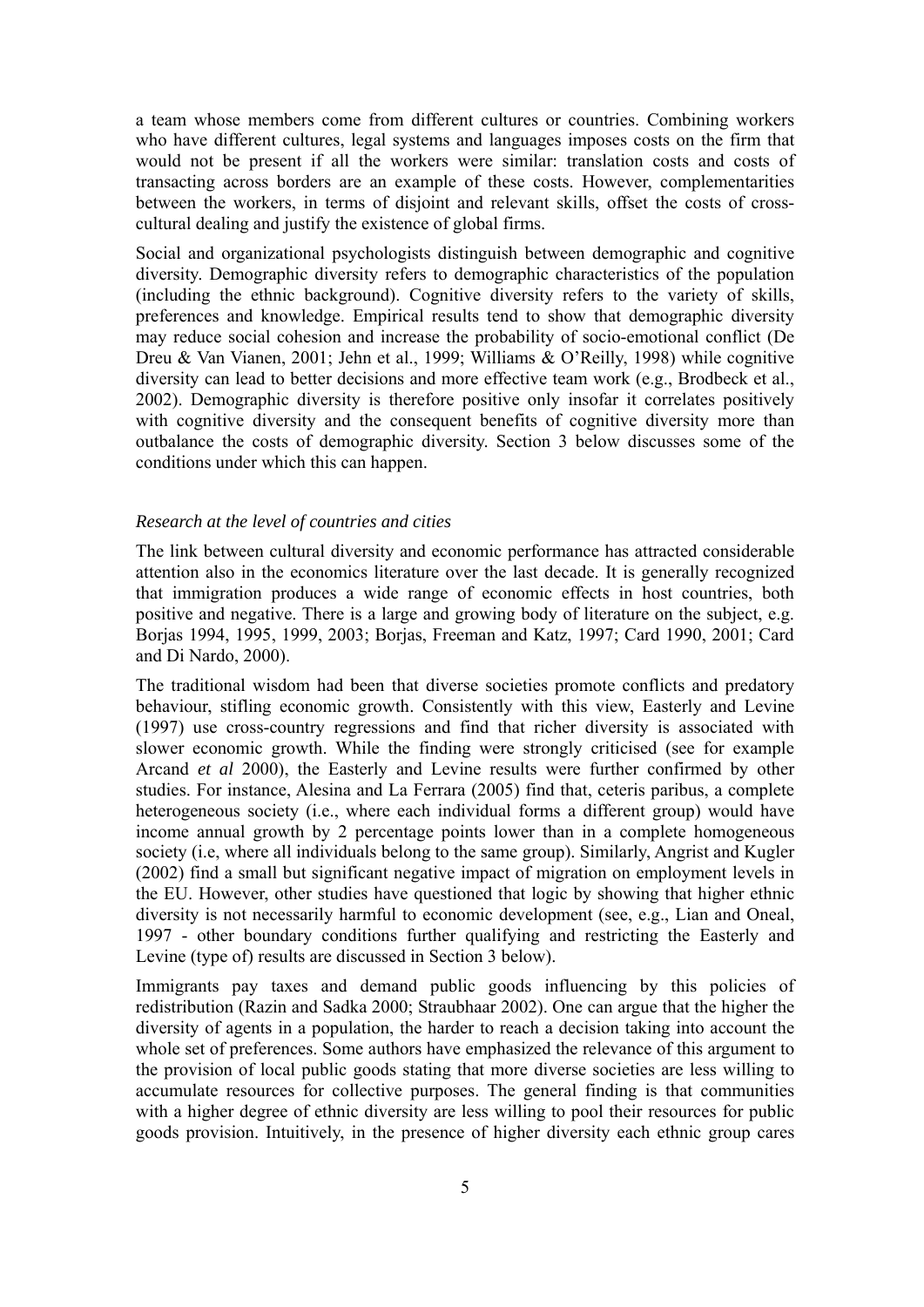less about the provisions granted to other ethnic groups. This causes the under-provision of public goods because individuals do not pay the marginal cost of a service. In fact, several contributions find that diversity influences negatively both the quantity of supplied public good (Alesina and La Ferrara, 2005; Alesina, Baqir and Easterly, 1999, 2000; Poterba, 1997; Ottaviano and Peri, 2005) and the quality/efficiency of their provision (La Porta, Lopez de Silanes, Shleifer and Vishny, 1999; Alesina, Devleeschauwer, Easterly, Kurlat and Wacziarg, 2003). However, in the case of well-defined markets, where people understand the value of contributing to the costs of the services they use, there is no efficiency loss from heterogeneity.

Cities have a specific role in the diversity-welfare nexus. Cities are where the large range of goods, services, ideas and skills is accumulated. Cities are where cultures and languages more often meet, where cultural and racial conflicts more often explode; and where the processes of innovation and growth are firmly grounded (Jacobs, 1961, 1969, 1984; Bairoch, 1985, Sassen, 1991, 1994). Several classical writings have related diversity with urban agglomeration and highlighted that the functioning and thriving of urban clusters relies on the variety of people, factors, goods and services within them. Examples abound in the urban studies literature. Jacobs (1969) views economic diversity as the key factor to city's success. The core activities of economic life, innovation and imitation, can only happen in cities, because cities are "versatile enough at production to possess the necessary foundation for the new and added production work" given the "complex symbiotic relationships formed among their various producers" and because, city markets are "at once diverse and concentrated" (Jacobs, 1984: 39). Sassen (1994) highlights how 'global cities' (such as London, Paris, New York, and Tokyo), and their diversity, have a strategic role in global growth and innovation processes. A key feature of these cities is the cultural diversity of their populations. Similarly, Bairoch (1985) sees cities and their diversity as the engines of economic growth. Such diversity, however, has been seen mainly in terms of the diversified provision of consumer goods and services, as well as productive inputs (see, e.g. Quigley, 1998; Glaeser et al., 2001).

More recently, in his work within the nexus of sociology and economics, Richard Florida (2002a, 2002b) further reinforces this positive view of diversity in cities. Florida argues that 'diverse' and tolerant cities are more likely to be populated by creative people, thus attracting industries such as high tech and research that heavily rely on creativity and innovative ability.

Putnam (2000) offers however more negative views on diversity, specifically for what concerns social outcomes. Specifically, he shows that in heterogeneous communities fewer people vote, volunteer, give to charity and work on community projects. Similarly, Putnam (2007) finds that diversity is negatively correlated with both in-group and out-group solidarity (i.e., bonding and bridging capital) and with trust among neighbours across US metropolitan areas.

Two recent studies by Ottaviano and Peri (2005, 2006) have investigated the productivity effect of diversity in cities. Their main finding is that, on average, cultural diversity has a net positive impact on the productivity of native citizens, with causation running from the former to the latter. In other words, a more multicultural city environment makes native population more productive. This result is qualified in two specific respects. First, local diversity has a negative effect on the provision of public goods, which is consistent with previous findings at the national level. Second, the positive effects are stronger when only second and third generation immigrants are considered, which suggests that the positive effects are reaped only when some degree of integration between communities takes place.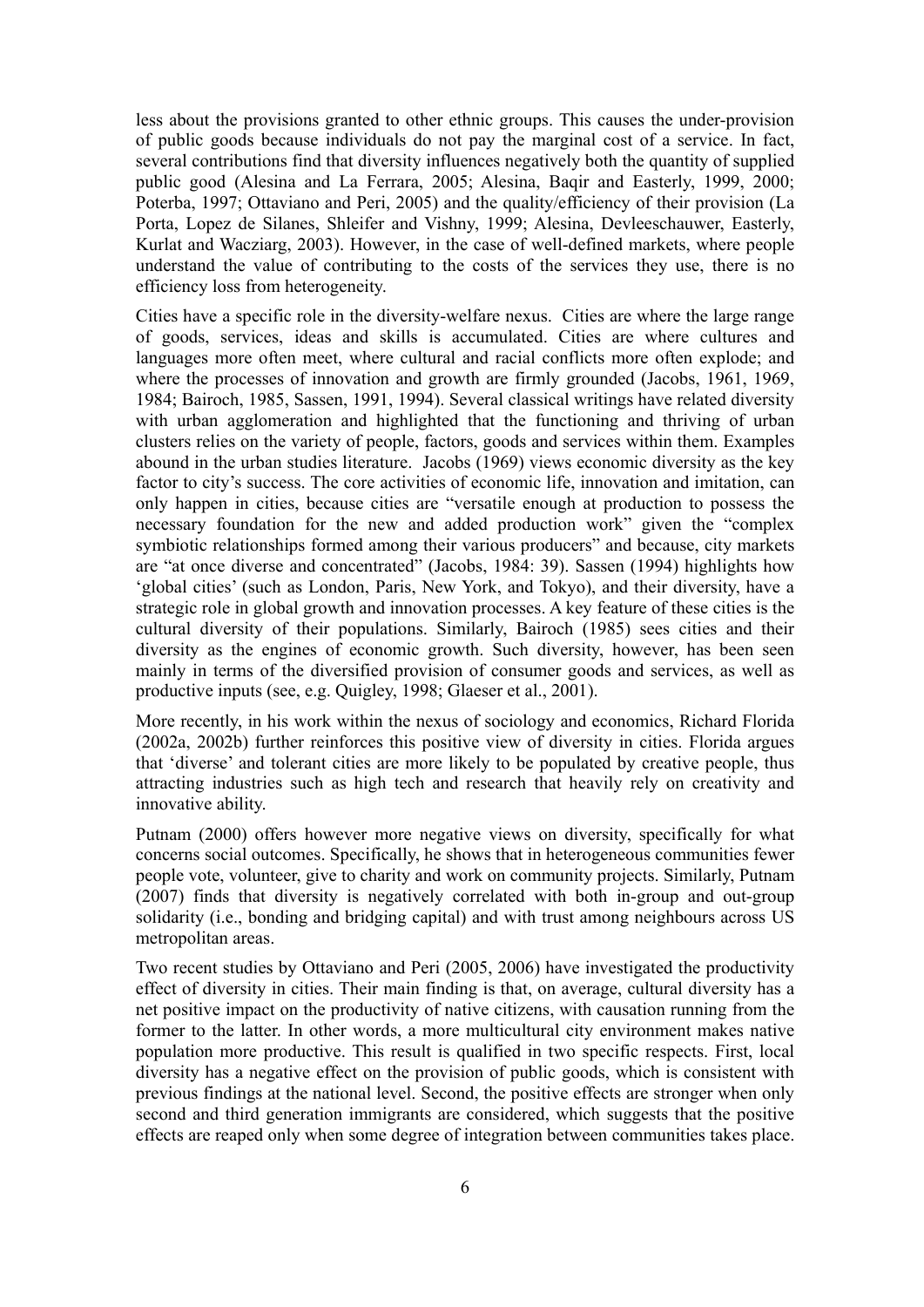Ottaviano and Peri (2006) find that spatial selection of native residents in cities with high or low diversity reflects some of their characteristics. For instance, people with higher education, higher international experience, and higher exposure to culture and news may be more appreciative of diversity. They may also be different from other natives in several characteristics that are related to productivity. If this is true, 'tolerant' cities are more productive due to the characteristics of their native residents rather than to the 'diversity' of these cities.

The complementarities of skills between native and foreign-born workers play a key role in the literature. Even at the same level of education, problem solving, creativity and adaptability may differ between native and foreign-born workers so that reciprocal learning may take place. Foreign-born population may provide services that are not substitutable by those of natives. Indeed, host-county native and foreign-born workers tend to choose different "occupations". Card (2001) provides interesting data (the study is conducted on US cities). Among less educated, for instance, foreign born were highly over-represented in the professions like tailors (54% of foreign-born in 1990) and plasterstucco masons (44%) while native workers were over-represented among crane operators (99%). Among highly educated the same is true. Foreign-born are, for instance, highly overrepresented in scientific and technological fields (45% of medical scientists and 33% of computer engineers were foreign-born) while US-born are largely over-represented among lawyers (less than 4% are foreign-born) or museum curators and archivists (less than 3% are foreign-born). Even within the same occupation often native and foreign-born provide different services and benefit from complementing each other. Among less educated, for instance, a Chinese cook and a US-born cook or an Italian tailor and a USborn tailor do not provide the same services. Similarly, among highly educated professionals a German trained physicist (more inclined to theory) is not perfectly substitutable with a US-trained one (more inclined to experimental approach). As long as the overall production benefits from larger diversity of skills and services, cultural diversity will have a positive impact on it. Because of a taste for variety, this may increase the value of total production.

Recent OECD studies have been also accentuating immigrants' contributions to the economic growth. It has been noticed in particular that immigrants contribute to the economies of their host countries via bringing new skills and competencies and via the direct creation of new businesses. They create businesses in a wide range of sectors and occupations including innovative areas; immigrants' contribution to employment creation has been increasing steadily over the last ten years (OECD, 2010). OECD "Open for Business - Migrant Entrepreneurship in OECD Countries<sup>33</sup> (2010) publication additionally highlights that foreign-born entrepreneurs can play an important role in maintaining and developing economic activities in specific urban and rural areas at risk of economic or demographic decline. It argues that "a more comprehensive knowledge of migrant entrepreneurship can help guide appropriate policies to encourage and sustain migrant entrepreneurship, [especially] …in the specific context of the recent economic crisis and the recovery phase. The publication calls for the necessity of designing specific admission policies for migrant entrepreneurs and provide simplified channels of access, ensuring that foreign entrepreneurs and investors face no obstacles in bringing their human capital and financial resources to a new country. In OECD countries, entrepreneurship is slightly higher among foreign-born than natives and the total number of persons employed in migrant businesses is substantial, although the survival rate of these businesses is often

<sup>3</sup> OECD. Dec 2010. Open for Business - Migrant Entrepreneurship in OECD Countries.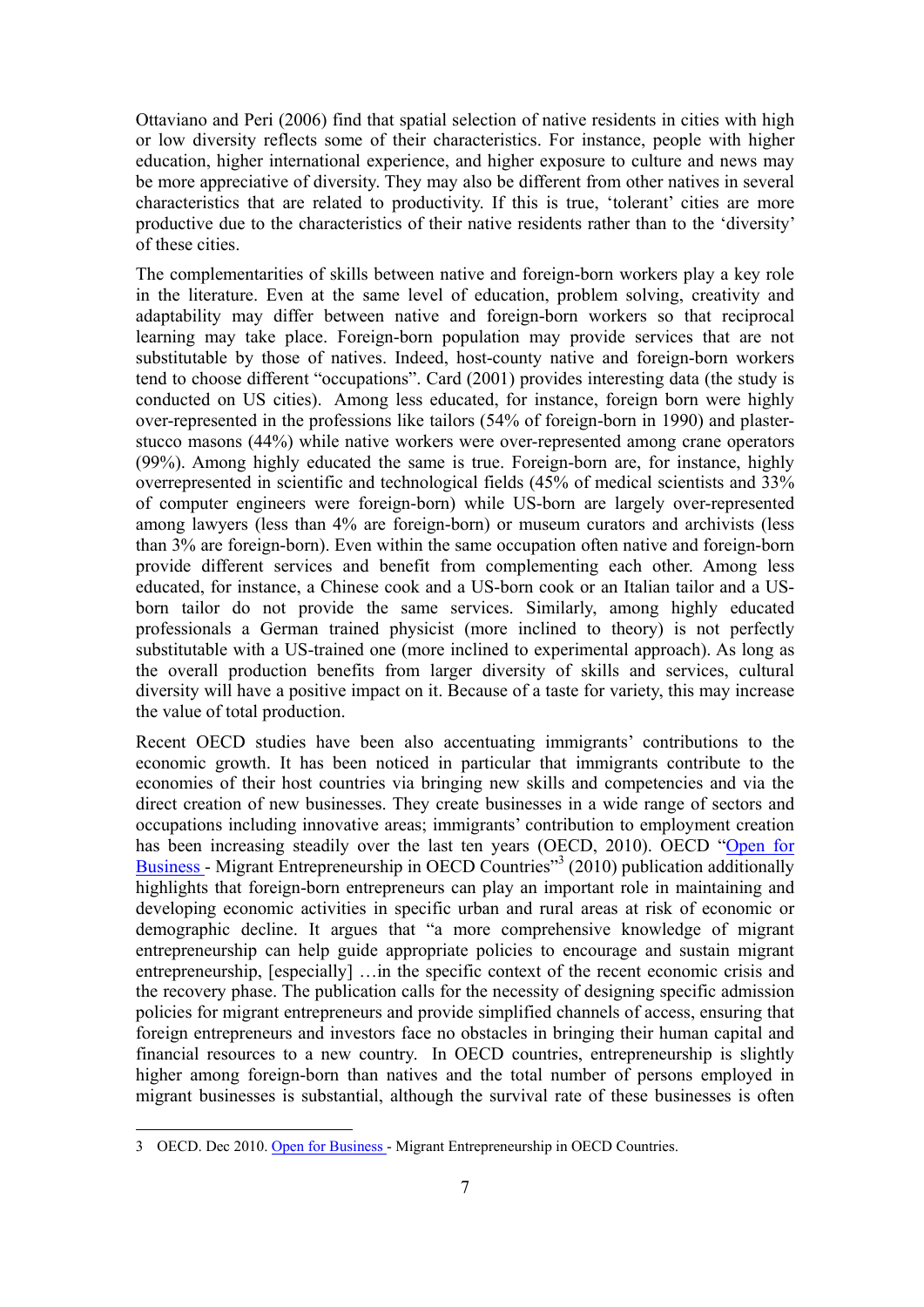lower than that of their native counterparts. Migrant entrepreneurship has gone beyond traditional ethnic businesses.<sup>4</sup>

### **4. The conditions: tapping the diversity benefits**

The foregoing survey of the empirical literature has so far delivered a large number of positive evidence regarding the effects of diversity on economic performance and policies. It also made it clear that diversity embodies a continuous trade-off between costs and benefits.

These costs and benefits depend not only on the number and relative sizes of cultural groups living in the city but also their degree of integration, the institutional and political environment that encourages or undermines this integration. And it is up to city managers and administrators to set the appropriate conditions in order to amplify social and economic benefits of heterogeneous communities.

To the purposes of this paper, this Section groups the vast scholarly literature on these issues, under three (interrelated) sets of conditions: those concerning the configuration of diversity itself, those related to the institutional and governance settings; and those related to the design of diversity policies.

# *Conditions related to the (spatial and social) configurations of diversity*

A classical example (discussed in Putnam 2007) provides a very useful illustration of how different configurations of diversity may be relevant to trust and social solidarity. During the Second World War, white soldiers in the US army were asked how they would feel having black soldier in their platoon. Most of white soldiers not having already black soldier in their platoon opposed the idea. On the contrary, white soldiers who had been assigned to mixed platoon were much more relaxed about the idea of racial integration (Stouffer 1949). The example has been used in literature to support the "contact theory" according to which, fostering cross-group contact and interaction would favour trust and social solidarity. The opposite theory ("conflict theory) would suggest that inter-ethnic contact would reduce trust and solidarity.

A rich literature has looked at the impact of *residential segregation,* as a specific configuration of diversity. If contact theory would hold, residential segregation would imply worse socio-economic outcomes.

Research does not give conclusive insights however. Number of studies looked at the impact of segregation on those living in the enclaves. Cutler e Glaeser (1997) find, that afroamerican living in segregated enclaves in US cities have worse socio-economic outcome (in terms of school, occupation, number of single parents) than their peers living in other parts of the city. Just below 40% of the effect is explained by the lack of appropriate role model and by the travel-to-work and travel-to-school time. Other results go however in the other direction. Collins e Margo (2000) find that living in enclaves improves social and economic conditions and so Edin et al *(*2003) using quasi-experimental data in the Swedish context.

<sup>4</sup> OECD, 2011. Entrepreneurship and Employment Creation of Immigrants. Document available at http://www.oecd.org/document/0,3746,en\_2649\_37415\_46424519\_1\_1\_1\_1,00.html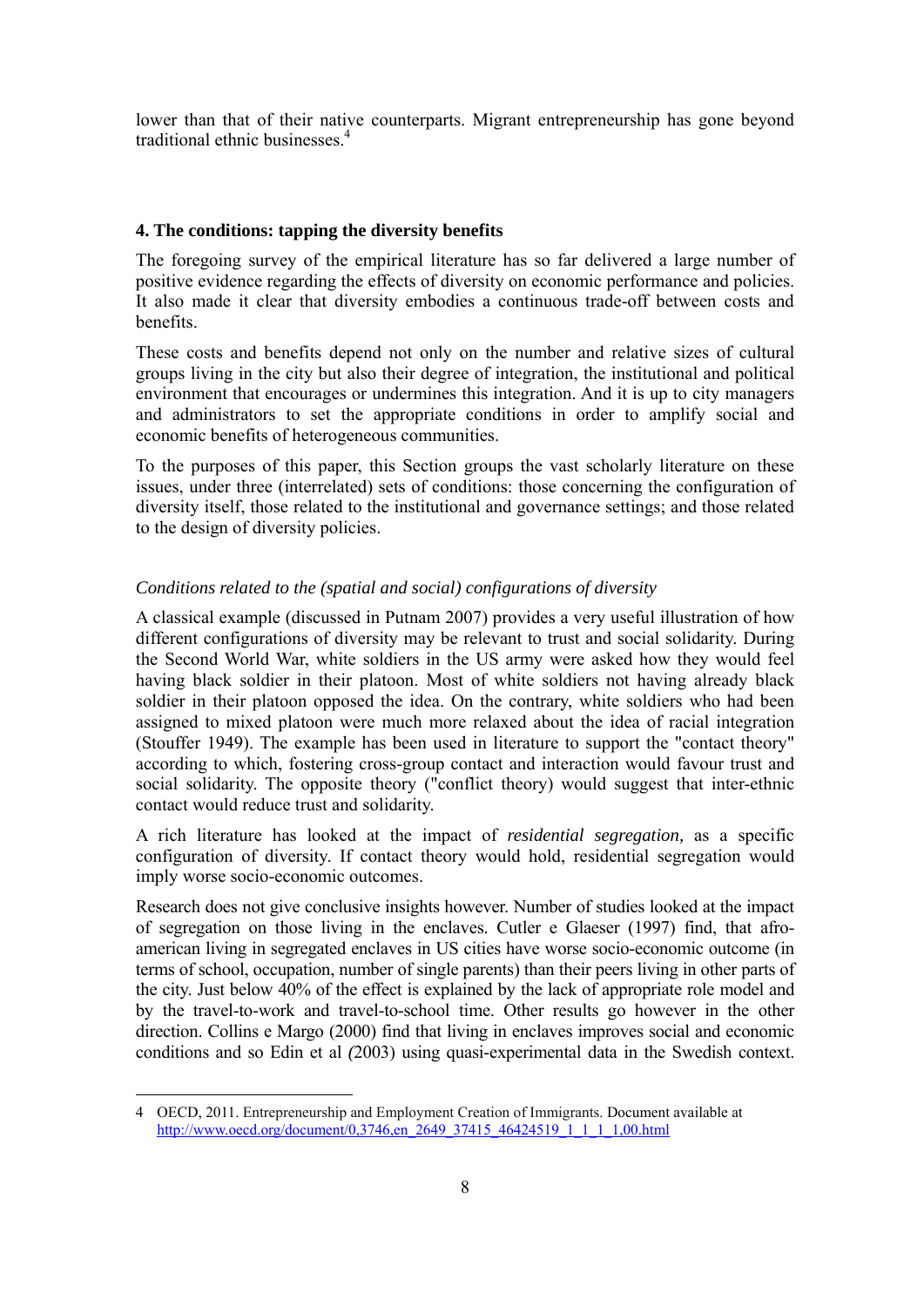Epidemiological studies carried out in the UK and in the US found lower rates of schizophrenia and suicide among individuals living in quarters where their ethnic group is less represented (Wilkinson and Pickett, 2009). Considering the impact of segregation on the city as a whole, research that takes into account spatial segregation seems to provoke a reconsideration of earlier findings on the effects of cultural and ethnic diversity on socioeconomic outcomes. For instance, Alesina and Zhuravskaya (2011) show that it is the spatial segregation of diversity and not diversity *per se* that leads to increased instability, lower quality of regulation and weaker rule of law across 90 world countries. Similarly, Uslaner (2009) reassesses Putnam's (2007) main findings and shows that the spatial segregation of diversity is responsible for the lower bonding and bridging capital across (sets of) US cities and world countries.

This variability of results may be explained by taking into account the time dimensions. At least initially, migrants may prefer to live nearby to people with similar tastes and language. This may also help to get a job and access transport services (Patterson, 1997; Thernstrom and Thernstrom, 1997; Ihlanfeldt and Scafidi, 2002; Cutler, Glaeser and Vidgor*,* 2008). As a consequence, first generation individuals living in ethnic enclaves tend to have higher income and better life conditions than their peers living outside. Such homogenous ethnic enclave may however persist over the long-term and become detrimental to their inhabitants. This happens because the enclave acts as a barrier that reduces economic and social integration in the host society, as migrants tend to not develop connections and economic relations with the outside (Korac 2009). As a consequence, individuals living in the enclave have lower incomes, higher probability of being excluded from the labour market and lower linguistic skills than their peers living outside the enclave. By hampering the circulation of ideas and cross-group interaction, segregation would also lead to long-term negative effects on the prosperity of the city as a whole. If true, these mechanism would open an interesting gap between short-term interest at the individual level and long-term interest at the social level that policy is called to close.

Residential segregation can be read as a specific configuration of diversity where ethnicity and residential location converge. Section 2 discusses however diversity as a multidimensional phenomenon, involving not only ethnicity and location, but also class, income, age, education etc. Can we, and how, extend the type of discussion about residential segregation to involve these other axes of diversity?

Wallman (2011) compares local systems with similar degrees of ethnic diversity and show that they may exhibit very different patterns of social relations depending on pattern of interrelations between the different diversity axes. She compares two ideal types of diversity configuration. In [ideal] Type A there is no neat overlap of the axes of diversity – of ethnicity, work, income, housing etc. In [ideal] Type B by contrast, people from the same ethnic group are more likely to work together and to live in relatively homogeneous neighbourhoods. Psychology uses the notion of *diversity fault lines* to describe Type B situations (e.g., "when all team members with technical expertise are male and those with knowledge about marketing and sales are female" - Homan *et al,* 2007: 1189).

Comparing within and across cities, studies have shown that Type B local systems are more conservative and have stronger ethnic boundaries than their Type A counterparts. In Type B systems, trust, social networks and social capital are concentrated within the ethnic group and the system is resistant to outsiders. In Type A systems, on the contrary, it is easier for incomers to make a home (Wallman 1998); the locus of identification, solidarity and participation is the local system, not the ethnic group, In these conditions degrees of social inclusion and cohesion will be enhanced. This approach is comparative and not predictive,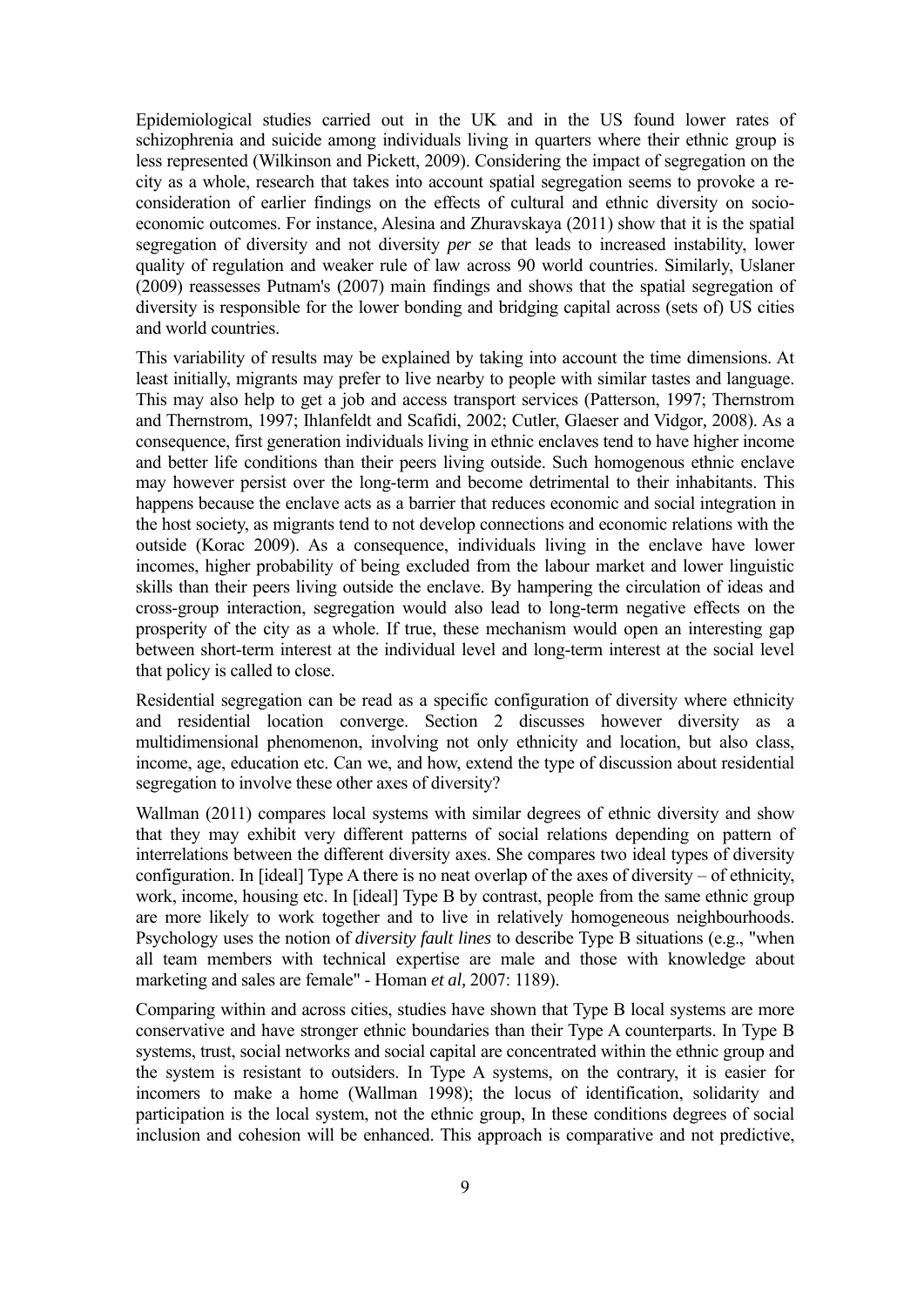but "consistency of contrasts implies that similar population mix may lead to very different cultural patterns, and that the same social or economic policy will have different impact in the two kinds of local system" (Wallman, 2011: 13). Strikingly similar results are obtained in the psychological literature where diversity fault lines are shown to affect negatively the operational capability of teams because they provoke subgroup categorization - "us–them" distinctions - thereby reducing trust and feelings of responsibility towards the group (Knippenberg and Schippers, 2007).

It is very important to consider that the different diversity configurations are not exogenously given, but arise endogenously from individual and policy choices.

We discussed above how residential segregation may arise out of individual choices looking for short-term benefit to the detriment of long-term social interest. Akerlof and Kranton (2010) find similar lock-in effects explaining other diversity configurations (including but not restricted to residential segregation). Specifically, they introduce the notion of identity into an economic model and apply the model to explain issues such as the high crime rates and the low education level of blacks in the US. In their model, a black willing to integrate in the economy suffers an identity loss (as it does not behave like the average black). This identity loss may be sufficient to discourage him from further pursuing integration. The key issue is that the more blacks give up, the higher the identity loss the others would have to suffer to integrate. This feedback effect locks the black population in the high-crime, low-education status that we observe. In our terminology above, it creates a diversity fault line (or Type B model) that separates one group from the other consistently across multiple diversity axes (race, but also income, position in the labour market, education level, residential location).5

As in the case of residential segregation, this type of lock-in mechanisms opens a gap between individual short-term choice and long-term social interest on which policy may act. Specifically, the role of policy would be to intervene to break (or avoid the formation of) diversity fault lines that could emerge endogenously out of individual choices. This would require actions at different levels and in multiplicity of domains: schools, workplaces, urban public spaces to favour encountering and mixing across ethnic and other social boundaries.

### *Conditions related to the context (values, institutions and governance)*

Institutions, values and governance mechanisms have an important role to play in shaping diversity to socio-economic outcomes relationships.

At the cities and team level, several strands of research point to the importance of tolerance and openness to differences. In sociology, Florida (2002a) argues that cities where differences are appreciated are able to attract creative people and therefore will become more creative and more innovative. In his view, tolerance becomes the ultimate driver of thriving, creative and innovative cities. In psychology, Homan *et al (*2007) find that the disruptive effects of diversity fault lines on the operational efficiency of working teams can be overcome by convincing the team members of the value of diversity.

Number of cross-country economic studies point out to the importance of the quality of institutions. Collier (2001) affirms that democracies are better at coping with ethnic

<sup>5</sup> The Akerlof-Kranton models provide an alternative explanation to those approaches that see (quite rigidly) 'culture' as the ultimate explanation to differences in the levels of income, development and social advancement, across countries and across ethnic groups within countries. See for instance Landes (2000), Fukuyama (1995), Harrison (1985 and Huntington (1996). The literature is comprehensively reported and discussed in Harrison and Huntington (2000).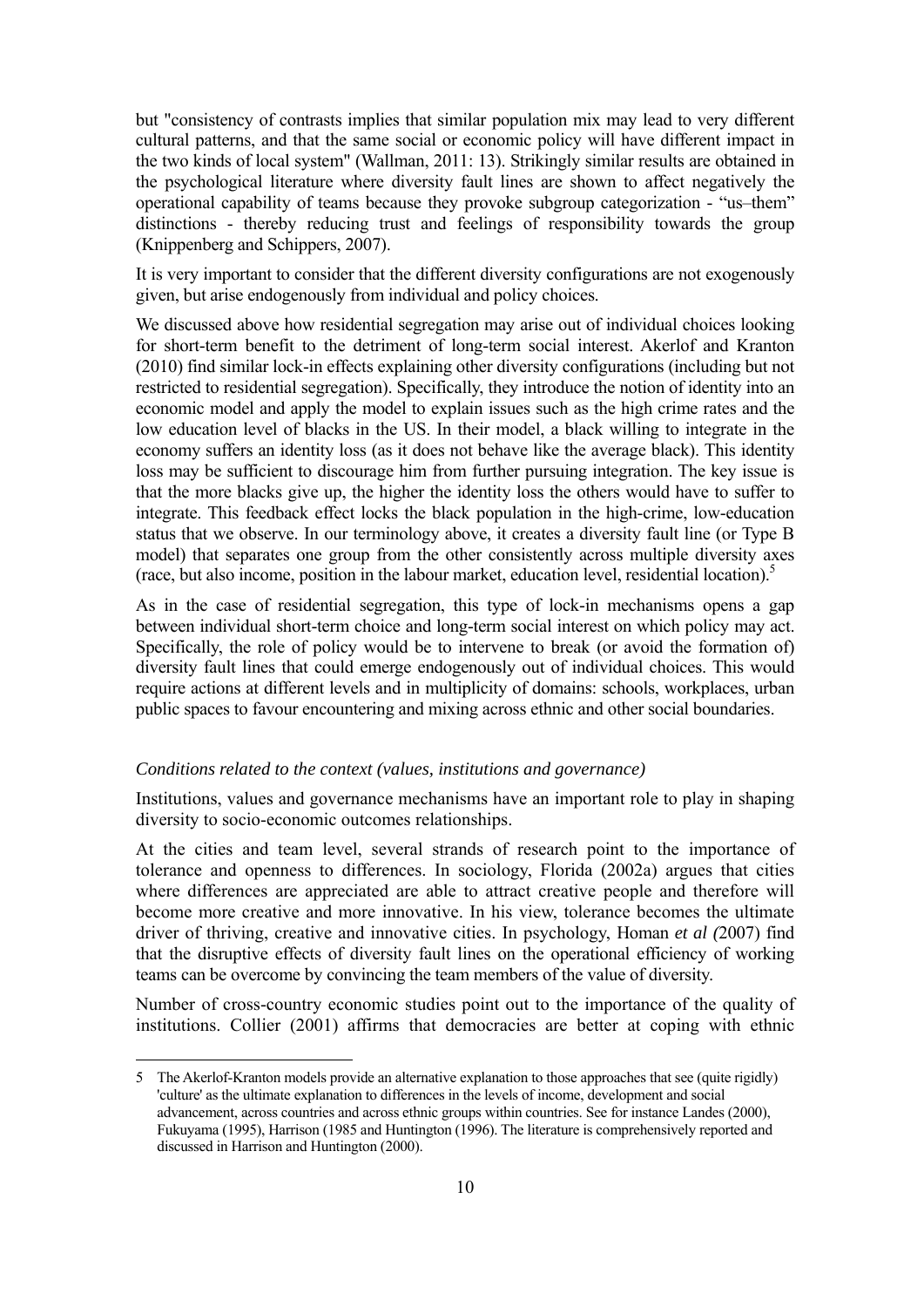diversity and Alesina and La Ferrara (2005) find that diversity has negative effects on productivity and growth only in non-democratic regimes. More generally, Easterly (2001) accentuates the importance of good institutions in mitigating the negative impact of diversity on growth. Dustmann and Frattini (2011) provide tentative evidence for a relationship between labour market institutions and immigrants' economic integration. Also, Helliwell (2003) suggests that the negative interaction of diversity and social capital found in Putnam (2000) is the product of governmental policy so that this negative relationship cannot be generalized.

Overall, it could appear that framed within efficient institutions, diversity may indeed serve as a valuable asset for society. In particular, democratic institutions and a tolerant environment that allow differences to express themselves and interact freely seem preconditions for reaping the benefits of diversity.

A wide literature, mainly in political sciences, suggest that this may not be sufficient and highlights also the limitation of representative democracy in accounting for the multiplicity and complexity of interests, views and identities in our complex societies. The concept of governance come therefore to the fore, as a broad notion that encompasses and transcends that of government, and allows for a pluralism of actors, including non-official organisations (profit and no profit) along government bodies, into the processes of making (and then managing) public policies and activities. The call is therefore for more open and participatory democracy processes that allows other actors (civil society organisations, NGOs, grassroots movements) representing specific legitimate interests to have a voice. Recent literature has highlighted that the involvement of civil society in governance arrangements and in decision-making processes is however not unproblematic, raising issues with regard to the notions of accountability, representativeness and responsiveness of the actors. The challenge is then to define new forms of legitimisation and clarify under which conditions the new forms of governance may enhance democracy and are better able to empower citizens. To this task, the city appears, once again, as the most appropriate level, where new forms and type of participatory and inclusive policy processes can be designed and implemented.

### *Designing diversity policies: ethnicisation and inequality issues*

The final set of conditions relates to the design of diversity policies. Two major issues are considered.

First, research shows that the tendency to frame diversity policies and practices in ethnic terms might results in reinforcing barriers and dividing society rather than fostering interconnections. This is a major point raised by Sen (2006) who discusses religion-centred political approaches for building peace in troubled areas of the world. Sen argues that the stress on religion, by downplaying non-religious values and affiliations, has strengthened the position of the religious establishments and increased the sense of distance between communities. Empirical research at country level also shows important examples of such counter-effects. In Bolivia the government enacted a series of reforms over 1980-2005 to grant rights to indigenous people. Rather than creating a truly pluralistic society, this resulted in a dual institutional system, clearly categorising indigenous people as something 'other' from the rest of the population (Galindo, 2010). Similar outcomes were obtained in Sweden (Hamde and Wåhlin, 2010) during the 1970s, when a number of Immigrant Organisations were created with the task of maintaining and promoting migrants languages and cultural activities resulting in separating migrant communities and creating islands rather than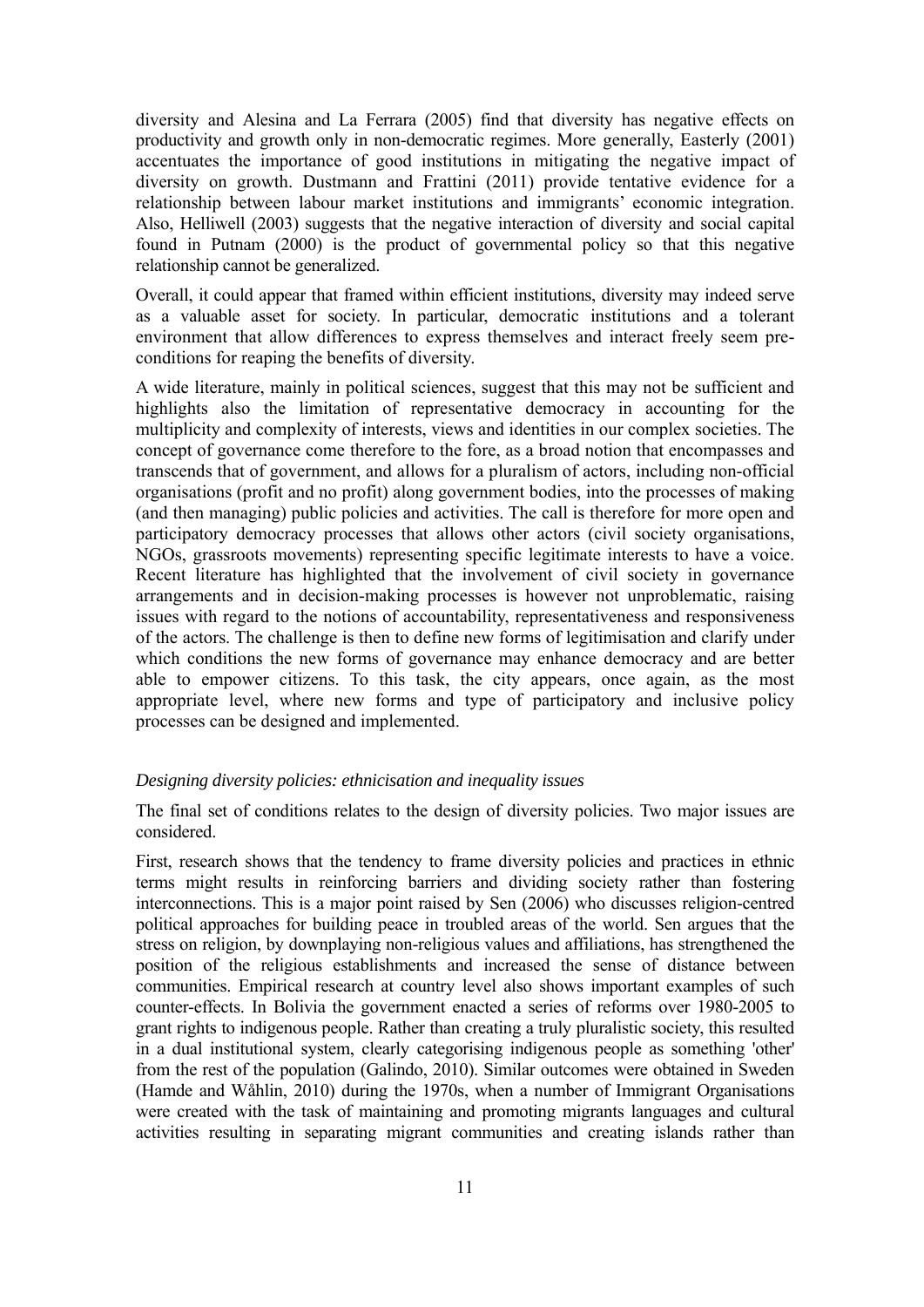interconnection. At more micro-level, Kuechler, Kürti and Elkadi (2010) study how national authorities and city councils organise and use festivals in promoting intercultural dialogue. Their research reveals that such events, when framed in ethnic terms (ie, organising a festival for a specific minority), tend to lead to a decrease in community involvement and result in lower levels of intercultural relations in the neighbourhood. This happens because ethnicallyframed festivals tend to promote the idea that the communities to which are dedicated are cultural 'others', ultimately reinforcing, rather the weakening, cultural distinctions and barriers. For all the above reasons, it is therefore important that diversity policies and practices acknowledge the multidimensional nature of diversity and use a-ethnic perspectives, going over and above ethnic boundaries. Policies and practices should be designed to promote informal encountering and help local groups organise around other-thanethnic axes of difference. Encounters do not need to be necessarily formal; they can happen in environments such as churches, sports, schools, cafes, streets and all sorts of urban spaces. Bracalenti *et al* (2009) shows how local systems that facilitate encountering and interactions resulted in higher level of identification, participation and solidarity in the local community, across cultural and ethnic boundaries

Second, an important literature has stressed the relevance of how power relations structure and influence diversity outcomes. Bourdieu (1979, 1991) represents a classical reference. In Bourdieu's views, the dominating class has not only economic capital, but also social and symbolic capital and use them to set social norms, to which the other parts of society are called to relate and are measured against. Through this mechanism, (cultural) attitudes, values and behaviours reflect and ultimately underpin the perpetuation of socio-economic hierarchies. Originating in feminist thinking, the intersectionality literature also shows how differences (e.g., race, gender, ethnicity, age) reinforce each other building a *matrix* of domination that structures power relations and hierarchies in society. The matrix emphasises the interconnections and interdependencies between the different forms of oppression and expose the limitation of mono-dimensional approaches. (Crenshaw, 1989; Mc Call, 2005). The literature focuses mainly on black women as representing a specific viewpoint of society, in that they are subject to a double form of oppression (e.g., black women have lower salaries and higher probability of being discriminated than both average women and average men - Browne e Misra, 2003), but the intersectionality approach may have much broader relevance. Bowman and Betancur (2010), for instance, use intersectionality to study ethnic entrepreneurship in the US. They show how afro-american entrepreneurs are confined in very specific sector and face the higher barriers to the start-up and expansion of their activity than any other ethnic group. Diversity policies that ignore the inequality dimension may have negative unintended effects by reinforcing rather than weakening barriers (Bowman and Betancur, 2010). Diversity policies and initiatives need therefore to consider and address actual and potential underlying inequality issues (for instance stemming from people's socioeconomic backgrounds).

#### **5. Dealing with diversity: The Intercultural cities approach**

The heated public debate on diversity highlights that traditional policy models to address diversity do not appear anymore appropriate to the challenge. This Section reviews those models in the light of the discussion under 3 and 4 and discusses how the Intercultural cities approach may provide innovative and more appropriate ways.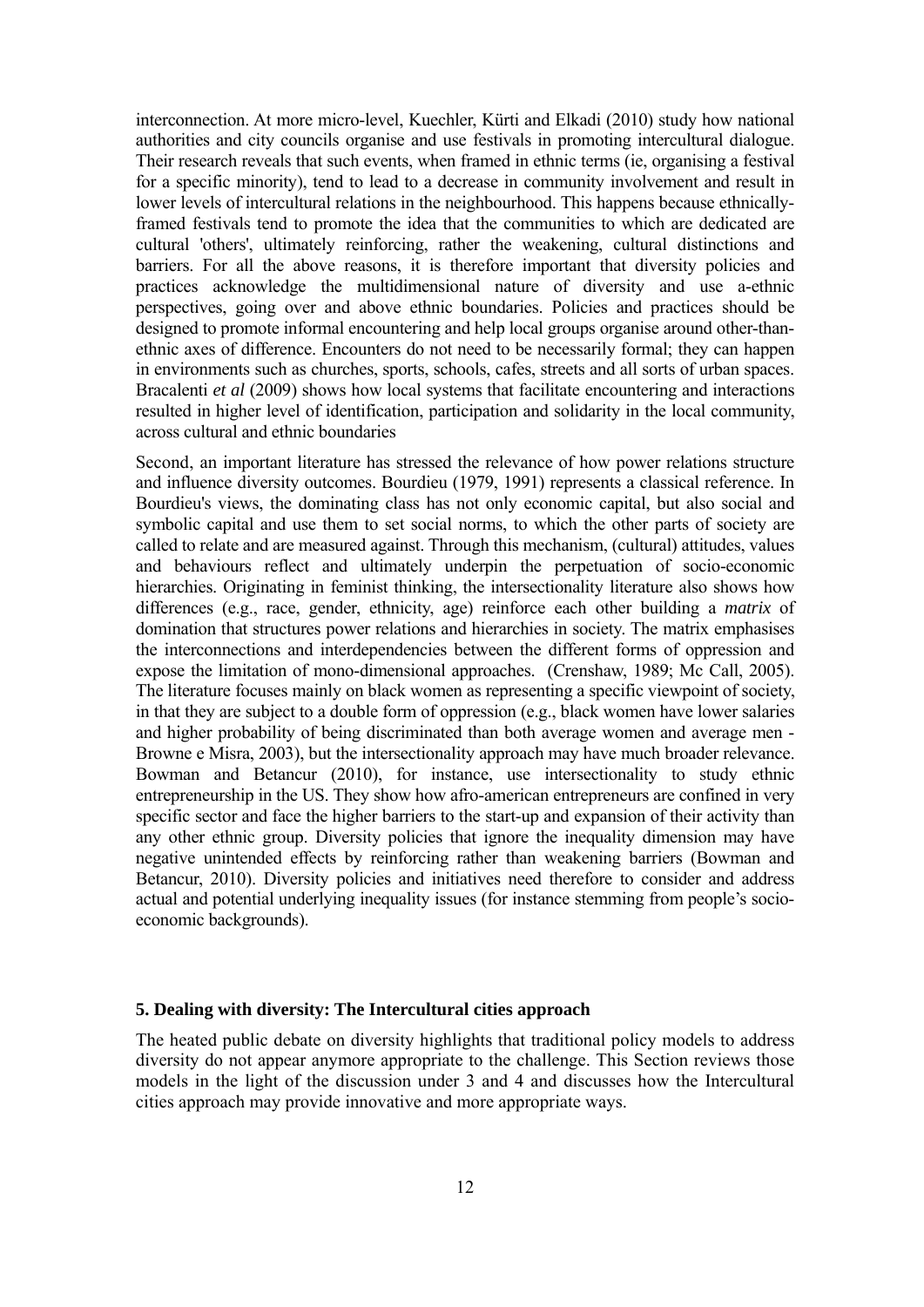Janssens and Zanoni (2009) provide a useful four-fold categorisation of traditional models. The first model is the '*segregation*' model, under which policy encourages/mandates one or more (cultural) groups to keep separated from the rest of society in one or multiple domains (residential location, occupation etc). The model acknowledges and allows differences to persist but keep them separated and avoids/limits interaction. Minorities are allowed to keep their own cultural expressions, but are excluded from the rest of society. Forms of segregation may emerge endogenously (as discussed in Section 3) leading to the emergence of spatially-separated ethnic enclaves in urban areas. Insofar they are accepted by policy, such forms of segregation do assume a normative value and represent a policy model. The apartheid system in South Africa, where separation was mandatory, represents the extreme case. The guest worker model in Germany, based on the rigid distinction between natives and foreigners, may also be categorised under the segregation model. Janssens and Zanoni (2009) argue that, as the model implicitly assumes incompatibility between racial and cultural groups, it lacks legitimacy in contemporary democratic societies. The model may also be questioned both on empirical grounds. As we have discussed above, empirical evidence show that (residential) segregation may, in the long term, undermine interactions and limit reciprocal knowledge between ethnic and cultural groups therefore weakening trust and leading to worse socio-economic outcomes.

The second model is the '*assimilation*' model, in which minority groups are expected to completely absorb and incorporate into the local culture. The French model, presenting the French citizen and state as the ideal for everybody, is often put forward as an example of an assimilation policy. The model is based on the implicit assumption of a linear acculturation model, where minorities progressively assimilate into the majority culture. Opposite to the segregation model, assimilation allows minorities to participate to the economic, social and political life in the host society, but demands cultural differences to vanish over time. Similarly to the segregation model, this model is questionable. First, its ultimate objective of erasing cultural differences would deny to society the positive potential of diversity and may be not acceptable from a the viewpoint of democratic and pluralistic contemporary societies. In practice, also, the radical attitudes of second and third generation migrants (for instance in France and the UK) shows that the assumption of linear acculturation does not hold to reality. *Marginalisation,* which consists in excluding a group from the rest of society while also eroding its cultural identity (as in the case of Roma in Europe or native people in the US), adds together the problems and limitations of the first two models.

A fourth model, the *'multiculturalism'* emerged more recently as an attempt to remedy the shortcoming of both the segregation and the assimilation model. The model stresses the freedom of minorities to maintain own identity and cultural practices, also through legal provisions. The UK and Swedish model can be reconducted under this category. Given existing power relations, however, the danger is that the celebration of diversity masks an underlying attempt to define other segments and features as `foreign', as misplaced, even as illegitimate, producing and re-producing social hierarchies in society (de Ruijter, 1995) and postponing rather than avoiding assimilation. In this context, policies to grant rights to minorities, promoting their language and cultural activities may result in in reinforcing barriers and creating islands rather than fostering interconnection. These are the basic criticisms raised to the politics of 'diversity' in the US, where the concept emerged as a legitimate sibling of the civil right movement with the purpose of including other minorities in the fight. On the one hand, some say that the emphasis on diversity ultimately veils the more fundamental struggles for racial equality (Bowman and Betancur, 2010). On the other hand, others argue that politics of diversity emphasise "the separeteness of the threads rather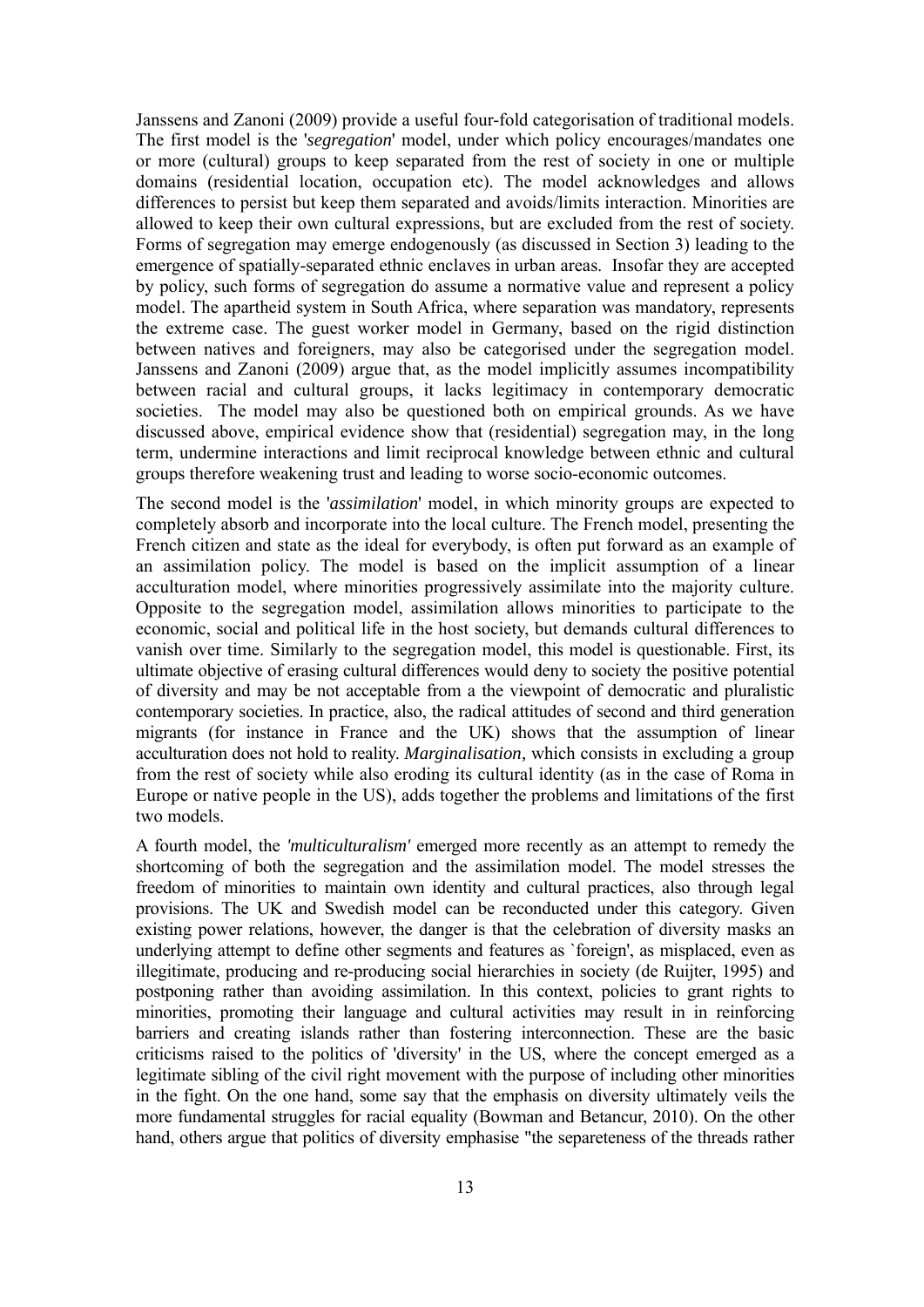than the forceful interweave" in the "single garment" that M. L. King used to describe the common destiny of humanity (Wood, 2003: 5-6). Under scrutiny in particular are those policies and practices that attribute special rights to ethnic groups, and that therefore (incorrectly) emphasise ethnicity over other characteristics that distinguish human beings from each other. In the EU, recent criticisms to multiculturalism expressed by European leader such as David Cameron ("we have encouraged different cultures to live separate lives, apart from each other and apart from the mainstream") and Angela Merkel ("[we thought] people would live side-by-side happily")<sup>6</sup> echoes the very same weaknesses of the multicultural model.

The failures of multiculturalism do not however imply that a return to the assimilation or segregation models is necessary or possible. Rather, what is needed is the (re-)invention of new approaches that respect and value the positive potential of differences while allowing people to build relations over and above differences. Following up on discussion in Section 4, the focus should be on favouring (formal and informal) encounters and mobilising citizens on issues of common interests that cut across ethnic and social boundaries while setting out conditions for fair and equitable negotiations (Janssens and Zanoni, 2010). The city, rather than the nation state, increasingly appear as the appropriate local to this task. Banerjee writes of the need for 'convivial cities' (Banerjee 2001: 19), and Amin speaks of participatory and open-ended engagement to sustain 'micro publics of negotiation' (Amin, 2002: 17). The objective should be to generate "the acquisition and routinization of everyday practices for getting on with others in the inherently fleeting encounters that comprise city life" (Vertovec, 2007: 4).

#### *Towards a new model: The Intercultural cities approach*

The Intercultural cities approach proposes a new model that, at the level of cities, seeks to overcome the limitations and weaknesses of the traditional models of segregation, assimilation and multiculturalism. The review shows that the Intercultural cities approach reflects and builds on the research findings discussed in Section 2 to 4:

- it regards diversity as an asset for local development. In that, it promotes tolerance and openness to differences, which is shown to be the pre-conditions for reaping the benefits of diversity in cities and in organisations;
- it promotes the active involvement of public institutions, business organisations, local NGOs and community associations in (intercultural) policy formation. This is consistent with the opening of public policy-making advocated by research. It will provide for the active empowerment of cities' diverse communities and help migrant to integrate in and contribute to the economic and social life of the city.
- it promotes the vision of a city where informal encounters between residents with different cultural and ethnic background is easy and facilitated by the design of urban spaces and institutions. It aims at promoting open spaces of interaction, which will help breaking diversity fault lines, sustaining trust and social cohesion and facilitating the circulation of ideas and creativity.
- it acts across a variety of domains (education, public administration and governance, public service provision - e.g. housing, urban planning, security, sanitary services, health, and education, - business and labour market, conflict

<sup>6</sup> Respectively at the Security Conference, München, February 2011 (Cameron), and at the Cdu and Csu Youth Congress, Potsdam, October 2010 (Merkel).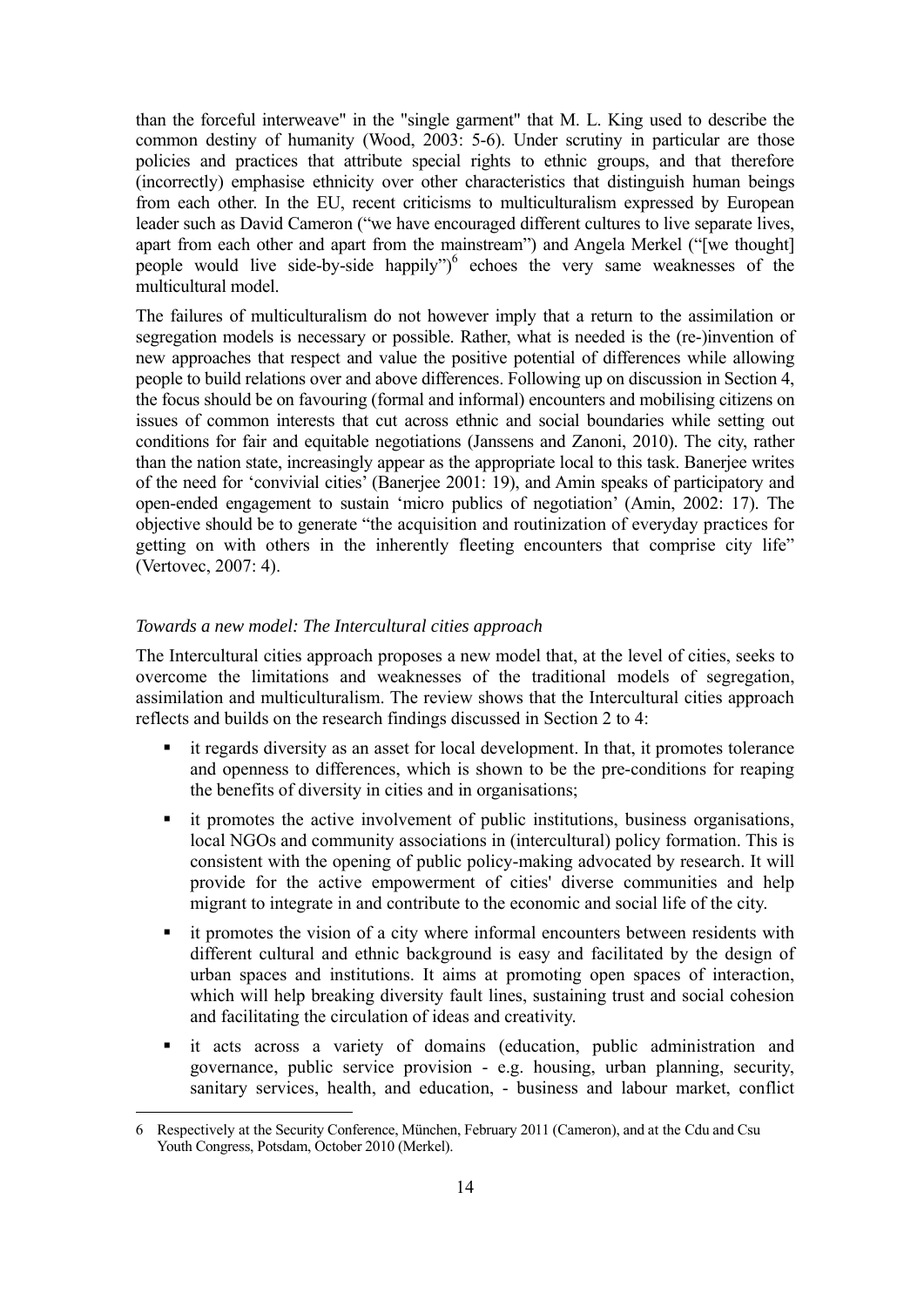mediation, citizens' involvement, media relations, cultural and civil life). This will help mobilising citizens across other-than-ethnic issues weakening cultural divisions.

 overall, the high level of trust and social cohesion help to prevent conflicts and violence, increase policy effectiveness and make the city attractive for people and investors alike.

The review demonstrates that the advantages of the Intercultural cities approach can be important and are not solely economic. The benefits of the approach expand to city administration and governance, urban planning and housing, education, public service, business and entrepreneurship, quality of social capital, innovation, civic engagement, social cohesion, and to the variety of choices in cultural and social life of all citizens. The examples of these benefits have been broadly presented in the scholarly works. Table 1 in the *Appendix* offers a range of examples.

The Intercultural cities approach has been tested by a range of cities in Western and Eastern Europe which are striving, each in accordance with its history and circumstances, to adopt a positive approach to diversity and manage it as an asset, rather than as a threat. The collective input of these cities has contributed thoughtful reflections and examples of good practice, has shaped a unique approach to migrant/minority integration called intercultural integration.

Additionally, an Intercultural Cities Index has been developed using the above listed elements of the Intercultural cities approach. The purpose of the Index is to track cities' performance along the established Intercultural cities strategic objectives (in the above listed) areas over time. As a result, a city will be able to make well informed judgments about the impact and outcomes of its intercultural policies implementation and resource investment. As of today, 44 cities in the world have been evaluated using this Index. Managers of the evaluated cities were then provided with specific policy advice and recommendations in the variety of policy areas, particularly those where additional improvements are needed. $<sup>7</sup>$ </sup>

### **6. Conclusions**

Immigration and cultural diversity are burning topics, whose economic, social and political implications have to be entirely comprehended. For many countries, and Europe in particular, the issue of multi-ethnicity will be one of the major challenges in the next years. The heated institutional debate has been accompanied by a large and growing theoretical and empirical literature on the consequences of migration.

What is evident from this literature is that institutional and public administration structures in host countries are best positioned to develop the capacities to steer the effects of immigration on the society by providing for increasing benefits of heterogeneous communities and reducing their negative effects.

<sup>7</sup> Please see http://www.coe.int/t/dg4/cultureheritage/culture/Cities/Index/default\_en.asp for details about the Intercultural Cities Index. Khovanova-Rubicondo (2009) offers an intermediate evaluation of the programme and an application of the Intercultural cities index. The paper is available at http://www.coe.int/t/dg4/cultureheritage/culture/cities/EvaluationInterculturalCities\_en.pdf.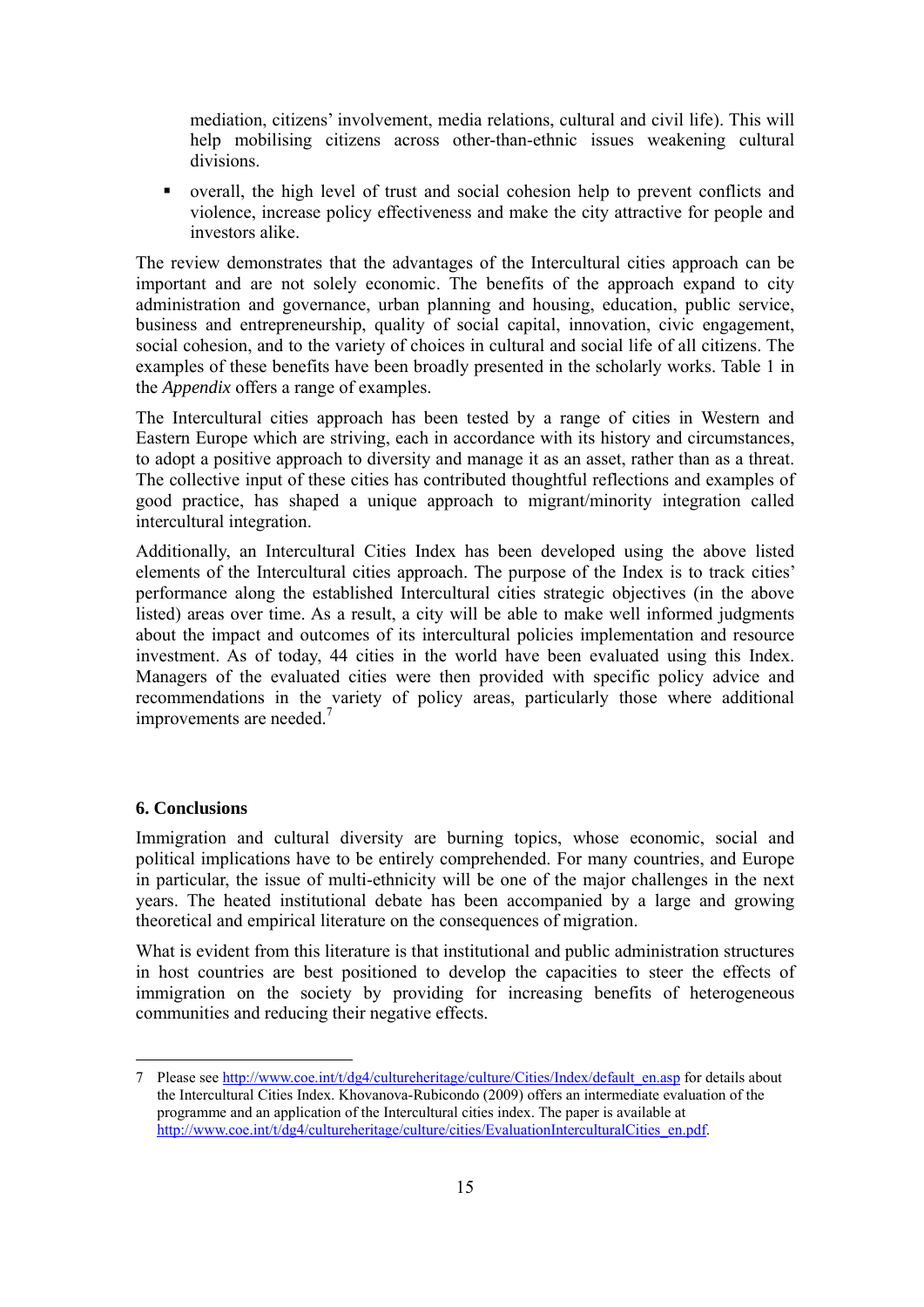The Intercultural cities approach provides an attempt to build a new model to tackle this challenge.

This paper reviewed the Intercultural cities approach against scholarly literature on diversity (and its impact on the economic and social life of cities), with a view to offer practical advice to city administrators on the utility Intercultural cities approach and provide some functional recommendations on its implementation. This analysis also commented on how public policy tools could be used by city managers to transform the challenges of heterogeneous communities into their benefits and new opportunities.

The current paper answered positively to the question concerning the advantages of complex and diverse urban environments for innovation and productivity and highlighted and how reshaping the range of city policies and institutions from an intercultural perspective could make a decisive difference for enhancing positive economic and social outcomes of diverse urban communities.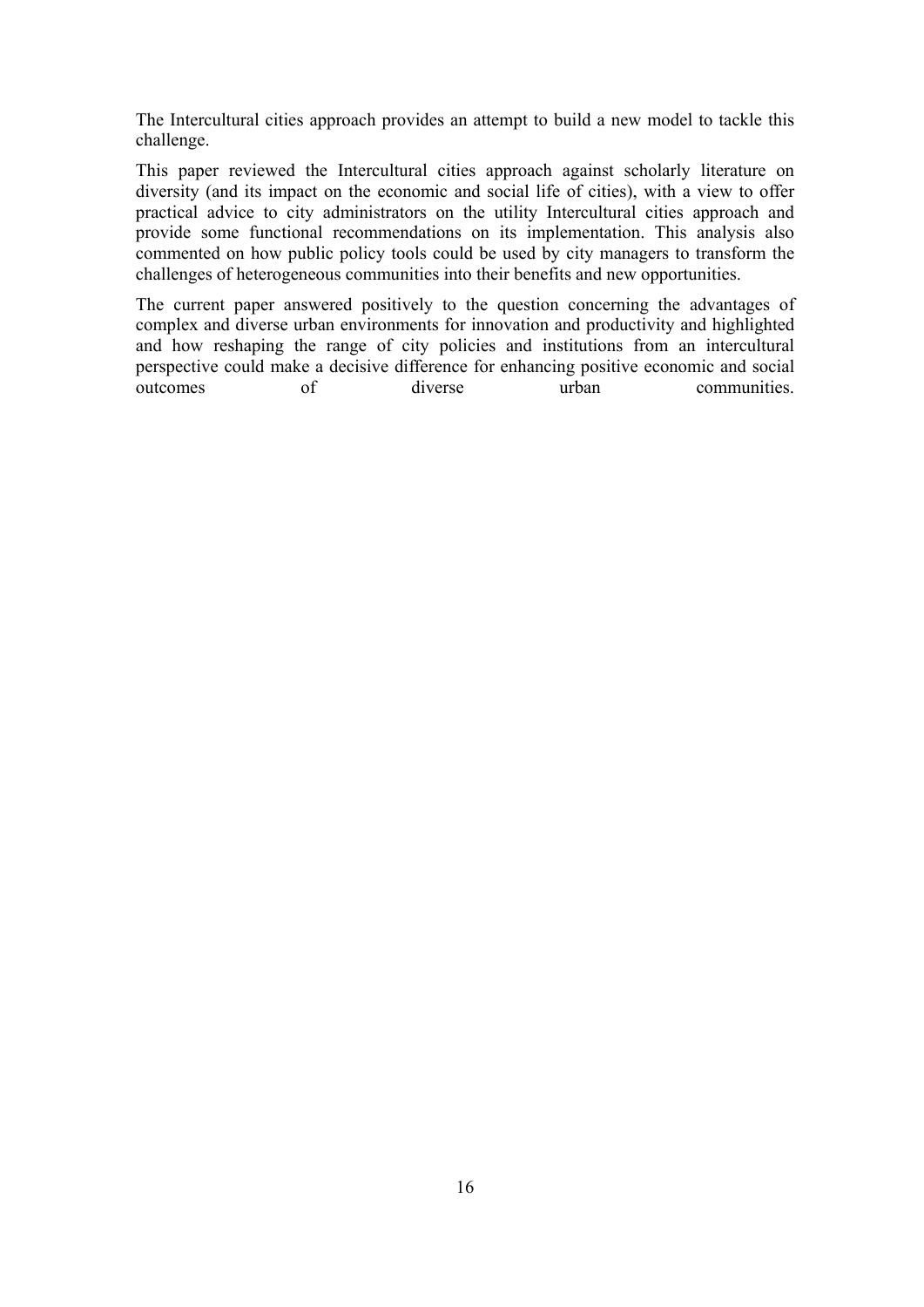# **Appendix**

# *Table 1.* **Summary of Urban Policy Areas and Environments benefitting from the specifically designed integration policy measures similar to those offered by the Intercultural cities approach**

| <b>Article</b>                                                                                                                                                                                                                      | <b>Synopsis</b>                                                                                                                                                                                                                                                                          | <b>Benefitting Area</b><br>of Policy &<br><b>Environment</b> |
|-------------------------------------------------------------------------------------------------------------------------------------------------------------------------------------------------------------------------------------|------------------------------------------------------------------------------------------------------------------------------------------------------------------------------------------------------------------------------------------------------------------------------------------|--------------------------------------------------------------|
| Kloosterman. 2010. Matching<br>opportunities with resources: a<br>framework for analysing migrant<br>entrepreneurship from a mixed<br>environment perspective.<br><b>Entrepreneurship and Regional</b><br>Development, V22 p. 25-45 | Offers an analysis of benefits of<br>entrepreneurship is presented.                                                                                                                                                                                                                      | Business $\&$<br>Entrepreneurship                            |
| Kalwant and Myers, Martin. 2009.<br><b>Gypsy, Roma and Traveler</b><br>pupils in schools in the UK:<br>inclusion and 'good practice'.<br><b>International Journal of Inclusive</b><br><i>Education</i> , 13(3), p. 299              | Where an inclusive ethos works successfully<br>it is often the result of a wider social<br>engagement between the school and<br>community.                                                                                                                                               | Education                                                    |
| Susan A. Banducci, Todd<br>Donovan, Jeffrey A. Karp. 2004.<br><b>Minority Representation,</b><br><b>Empowerment, and Participation</b><br>The Journal of Politics, Vol. 66, No. 2,<br>pp. 534-556                                   | Minority representation strengthens<br>representational links, fosters more positive<br>attitudes toward government, and encourages<br>political participation. It also leads to more<br>positive evaluations of governmental<br>responsiveness and increased electoral<br>participation | City governance                                              |
| Dedoussis. 2007. Issues of Diversity in<br>Academia: Through the Eyes of 'Third-<br>Country' Faculty Higher Education,<br>Vol. 54, No. 1 p. 135                                                                                     | Diversity practices and action can facilitate<br>the integration of third-country faculties in<br>universities.                                                                                                                                                                          | Education                                                    |
| Blakeley, Georgina and Evans,<br>Brendan. 2010. Citizen participation in<br>East Manchester: from practice to<br>theory. Representation, 46(3), p. 325                                                                              | It is valuable to build on existing practice in<br>assessing democratic involvement rather than<br>to proceed simply on the basis of normative<br>theoretical ideals.                                                                                                                    | City governance                                              |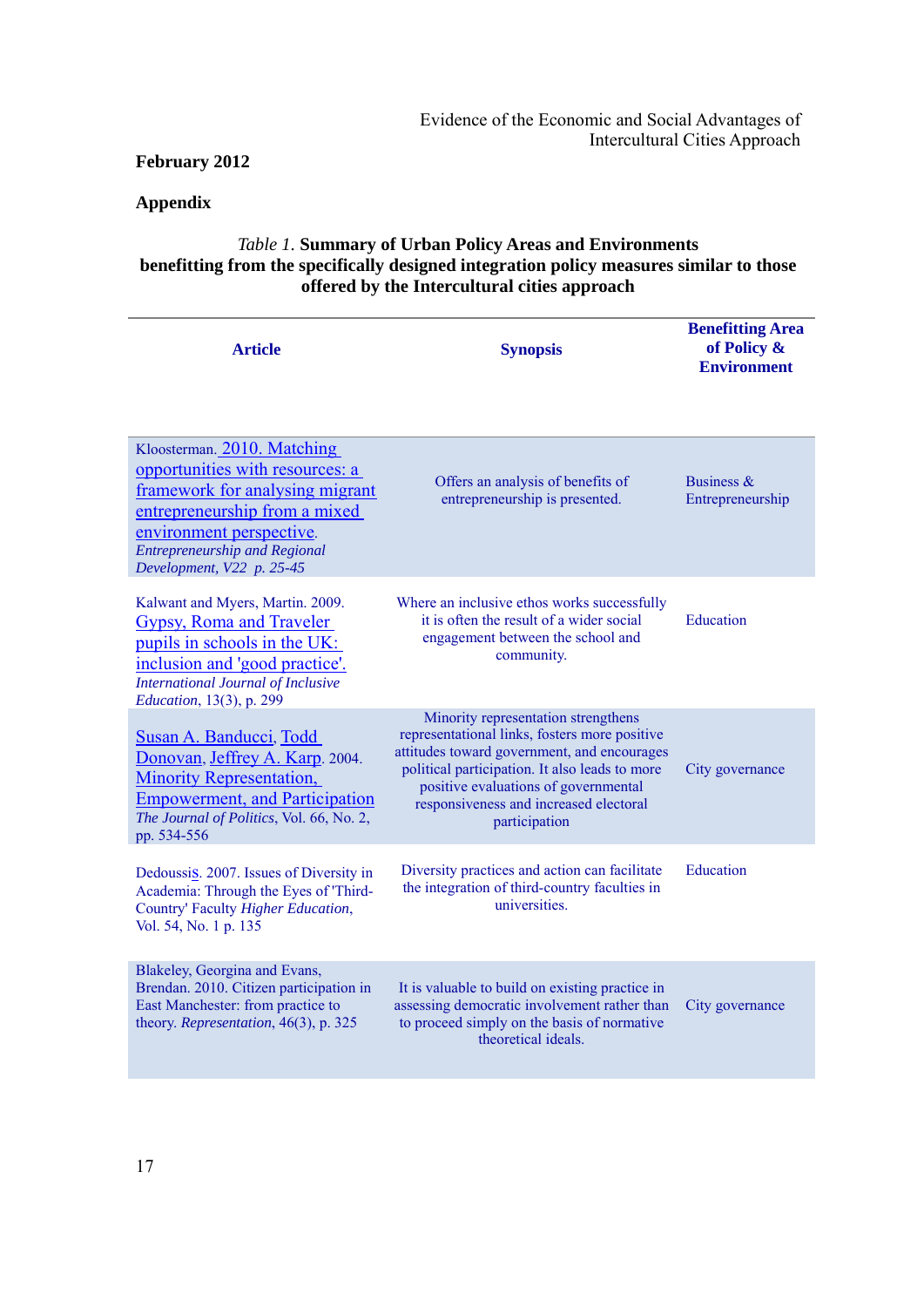| Florida, R. (2003), Cities and the<br>Creative Class. City and Community,<br>$2:3-19.$                                                                                                                                            | Diversity of urban environments contributes<br>to increased creativity and innovation<br>opportunities.                                                                                                                        | Innovation &<br>Creativity             |
|-----------------------------------------------------------------------------------------------------------------------------------------------------------------------------------------------------------------------------------|--------------------------------------------------------------------------------------------------------------------------------------------------------------------------------------------------------------------------------|----------------------------------------|
| Driessen, Smit, Sleegers. 2005.<br>Parental Involvement and Educational<br><b>Achievement Parental Involvement</b><br>and Educational Achievement.<br><b>British Educational Research Journal,</b><br>V31(4)                      | Schools with numerous minority pupils<br>provide a considerable amount of extra effort<br>with respect to parental involvement, but that<br>a direct effect of such involvement cannot be<br>demonstrated.                     | Education,<br>Integration              |
| Alice Quiocho, Francisco Rios.<br>2000. The Power of Their<br><b>Presence: Minority Group</b><br>Teachers and Schooling Review of<br>Educational Research, V70(4) p485                                                            | Demonstrates the power of the presence of<br>minority group teachers in making a real<br>difference in students' lives                                                                                                         | Education                              |
| Sylvie Paré, Winnie Frohn,<br>Marie-Eve Laurin. 2004 Diversity<br><b>Management: New Challenges</b><br>Faced by Local Governments in<br>the Montreal Metropolitan Area<br>Public Performance & Management<br>Review, V27(4) p. 91 | Offers best practices in management of cities<br>and towns, in particular with respect to the<br>development of programs and policies<br>designed to accommodate emerging<br>populations with special needs                    | Governance<br>Citizens'<br>involvement |
| John Punter, Matthew Carmona.<br>1997. Design Policies in Local<br><b>Plans: Recommendations for</b><br><b>Good Practice The Town Planning</b><br>Review, V68 (2)                                                                 | Emphasizes the importance of community<br>(including mixed) consultation in such<br>substantive policy areas as urban design,<br>architecture, landscape, and conservation                                                     | Citizens'<br>involvement<br>Governance |
| Perspective Syed, J. 2008. Employment<br>Prospects for Skilled Migrants: A<br>Relational Perspective. Human<br>Resource Mangement Review, 18 (1)                                                                                  | Takes a relational perspective on<br>employment prospects for migrant workers<br>addressing issues related to diversity and<br>diversity management at macro-national,<br>meso-organizational, and micro-individual<br>levels. | Employment                             |
| Syed, J. 2008. The representation of<br>cultural diversity in Urdu-language<br>newspapers in Pakistan: A study of<br>Jang and Nawaiwaqt. South Asia-<br>Journal of South Asian Studies, 31 (2).<br>pp. 317-347                    | Examines how different ideologies are<br>operative in the media texts and provides<br>examples of perspectives regarding cultural<br>diversity.                                                                                | Media relations                        |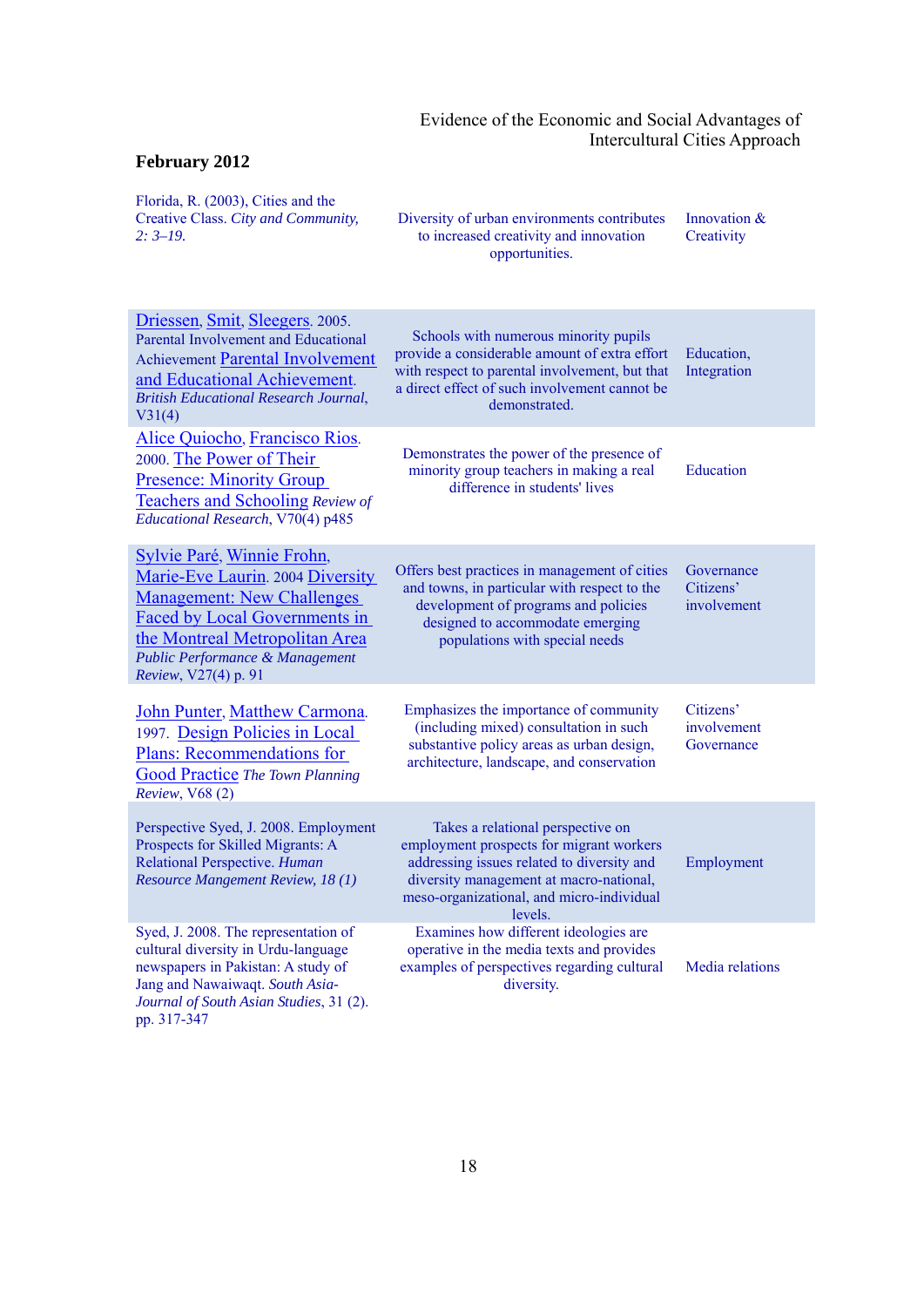| King, Patricia M., Baxter Magolda,<br>Marcia B. 2005. A Developmental<br>Model of Intercultural Maturity Journal<br>of College Student Development -<br>Volume 46, N6, pp. 571-592                               | Focuses on the analysis of intercultural<br>maturity as a desired collegiate outcome.                                                                                                                                                                                        | Social capital,<br>Integration                  |
|------------------------------------------------------------------------------------------------------------------------------------------------------------------------------------------------------------------|------------------------------------------------------------------------------------------------------------------------------------------------------------------------------------------------------------------------------------------------------------------------------|-------------------------------------------------|
| Qing Gua; Michele<br>Schweisfurthb; Christopher Daya.<br>2010. Learning and growing in a<br>'foreign' context: intercultural<br>experiences of international students.<br>Open source                            | Discusses transitional experiences of<br>international students both in terms of their<br>maturation and human development and their<br>intercultural adaptation within a different<br>educational environment and a different<br>culture and society.                       | Education,<br>Integration                       |
| <b>Rhys Andrews.</b> Civic Engagement,<br>Ethnic Heterogeneity, and Social<br>Capital in Urban Areas Evidence from<br><b>England Centre for Local and Regional</b><br>Government Research, Cardiff<br>University | Argues that civic engagement is intrinsically<br>linked to social capital: political participation<br>and associational activity can minimize<br>negative externalities for social capital<br>associated with ethnic heterogeneity, such as<br>mistrust and lack of respect. | Civic engagement,<br>Social capital             |
| A. Aizlewood and P. Bevelander.<br><b>Recreational Participation Among</b><br>Ethnic Minorities and Immigrants in<br>Canada and the Netherlands. Journal of<br>Immigrant and Refugee Studies. v4(3).             | Finds that socio-demographic characteristics<br>are generally much stronger predictors of<br>participation than characteristics associated<br>with minority status, regardless of country.                                                                                   | Civic engagement                                |
| Krishna Pendakur. Language<br>knowledge as human capital and<br>ethnicity. International Migration<br>Review. $36(1)$                                                                                            | Conditional on knowledge of a majority<br>language, knowledge of a minority language<br>is associated with lower earnings.                                                                                                                                                   | Social capital,<br>Integration,<br>Employment   |
| Ottaviano, G.I.P. and G. Peri. 2005.<br>Cities and Cultures. Journal of Urban<br>Economics, 58(2), 304-337.                                                                                                      | Higher immigration contributes to increased<br>wages of local population in urban<br>communities                                                                                                                                                                             | Economy,<br><b>Business</b> , Social<br>capital |
| Ram, Monder and Smallbone, David.<br>2003. Policies to support ethnic<br>minority enterprise: the English<br>experience. Entrepreneurship &<br>Regional Development, 15(2), 151                                  | Depictures the advantages of encouraging<br>immigrant entrepreneurship.                                                                                                                                                                                                      | Business, Economy                               |
| Kitching, J., Smallbone, D. & Athayde,<br>R. 2009. Ethnic diasporas and business<br>competitiveness: minority-owned<br>enterprises in London. Journal of<br>Ethnic and Migration Studies, 35(4),<br>pp. 689-705  | Depictures the advantages of encouraging<br>immigrant entrepreneurship.                                                                                                                                                                                                      | <b>Business</b> , Economy                       |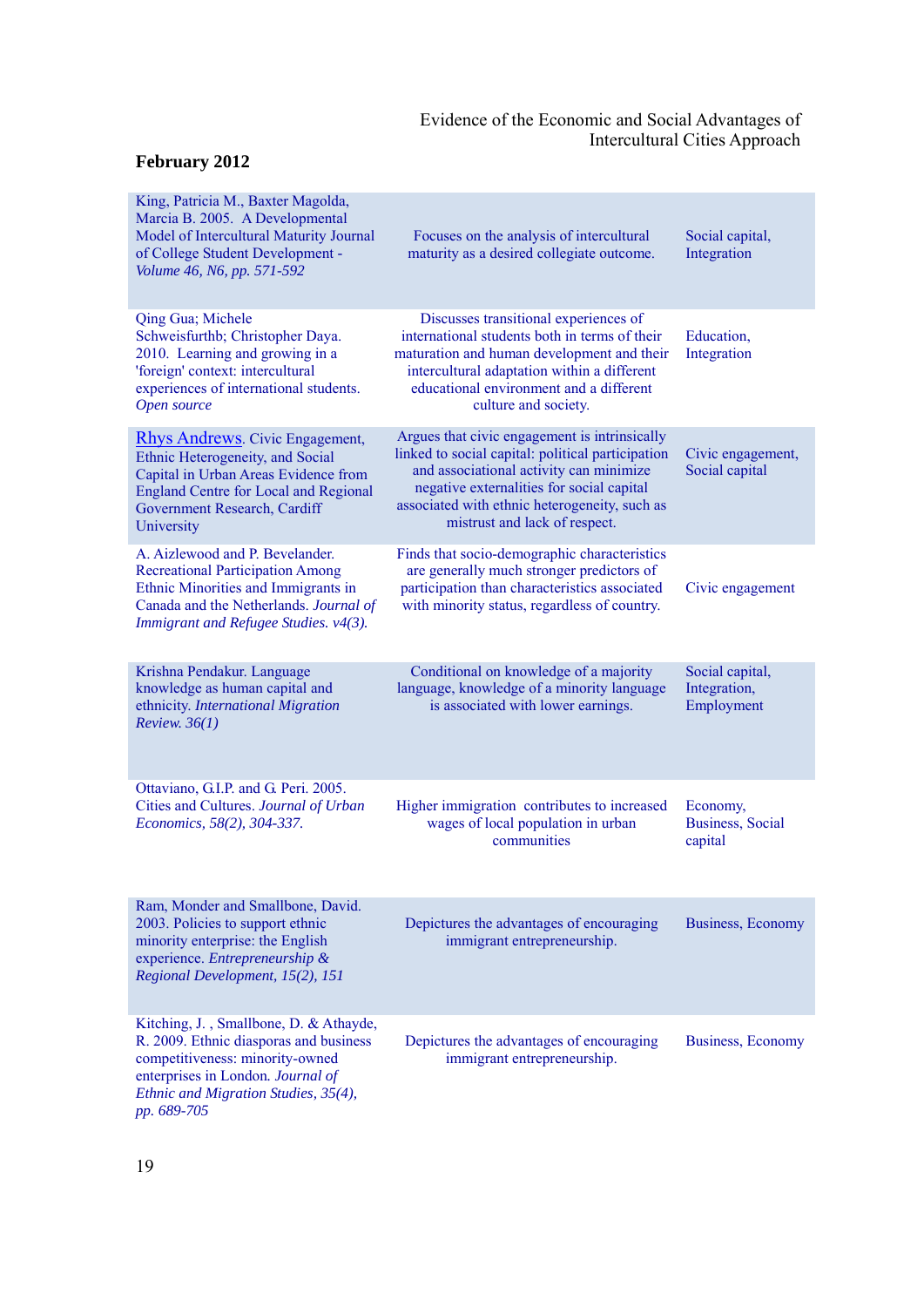| Deakins, D., Smallbone, D., Ishaq, M.,<br>Whittam, G. & Wyper, J. 2009.<br>Minority ethnic enterprise in Scotland.<br>Journal of Ethnic and Migration<br>Studies, 35(2), pp. 309-330.                                                                                      | Depictures the advantages of encouraging<br>immigrant entrepreneurship.                                                                                                                                                                     | Business, Economy                                            |
|----------------------------------------------------------------------------------------------------------------------------------------------------------------------------------------------------------------------------------------------------------------------------|---------------------------------------------------------------------------------------------------------------------------------------------------------------------------------------------------------------------------------------------|--------------------------------------------------------------|
| Partridge, J. and Furtan, H. 2008<br><b>Increasing Canada's International</b><br><b>Competitiveness: Is There A Link</b><br>between Skilled Immigrants and<br><b>Innovation?</b> American Agricultural<br><b>Economics Association Meeting,</b><br>Orlando FL, July 27-29. | Skilled immigrants, who are proficient in<br>either English or French, have a significant<br>and positive impact on innovation flow in<br>their home province.                                                                              | Innovation, Social<br>Capital, Economy                       |
| Marcus Berliant & Masahisa Fujita.<br>2009. Dynamics of knowledge creation<br>and transfer: The two person case.<br><b>International Journal of Economic</b><br><i>Theory.</i> $\sqrt{5(2)}$ , <i>p.</i> 155                                                               | Heterogeneity of people in their state of<br>knowledge is essential for successful<br>cooperation in the joint creation of new<br>ideas.                                                                                                    | Innovation, Social<br>Capital, Economy                       |
| De Dreu and West. 2001. Minority<br>Dissent and Team Innovation: The<br>Importance of Participation in Decision<br>Making. Journal of Applied<br>Psychology, 68, 1191                                                                                                      | More innovations happen under high levels<br>of minority dissent, but only at a high degree<br>of participation in team decision making.                                                                                                    | Innovation,<br><b>Business</b>                               |
| Joel Wachtler, Charlan Nemeth. 1983.<br>Creative problem solving as a result of<br>majority vs minority<br>influence. European Journal of Social<br>Psychology, Volume 13, Issue 1, p<br>45                                                                                | The minorities are more efficient in finding<br>new solutions to the problem and are not<br>influenced by majority.                                                                                                                         | Innovation,<br>Creativity, Social<br>Capital                 |
| Birenee, Chan-woo Kim, Truelove.<br>2004. Learning about Difference,<br>Learning with Others, Learning to<br><b>Transgress Journal of Social</b><br>$Issues$ $\underline{V60(1)}$ p195                                                                                     | intergroup learning - learning about other<br>groups, educating others about one's own<br>groups, intention to bridge intergroup<br>differences, and reflecting on one's own<br>group - helps to reduce prejudice and<br>promote diversity. | Social capital,<br>Integration,<br><b>Education</b> , Safety |
| Selden and Selden. 2001 Rethinking<br>diversity in public organizations for the<br>21st century: Moving toward a<br>multicultural model. Administration &<br>Society, 33(3), 303-329.                                                                                      | Proposes a new process for managing<br>diversity that facilitates the development and<br>promulgation of a multicultural organization                                                                                                       | Social capital,<br>Integration                               |
| David Pitts. 2009. Diversity<br>Management, Job Satisfaction, and<br>Performance: Evidence from U.S.<br>Federal Agencies Public Administration<br>Review. V 69(2), 328                                                                                                     | Diversity management is strongly linked to<br>both work group performance and job<br>satisfaction, and that people of color see<br>benefits from diversity management above<br>and beyond those experienced by white<br>employees           | Social capital,<br><b>Business</b>                           |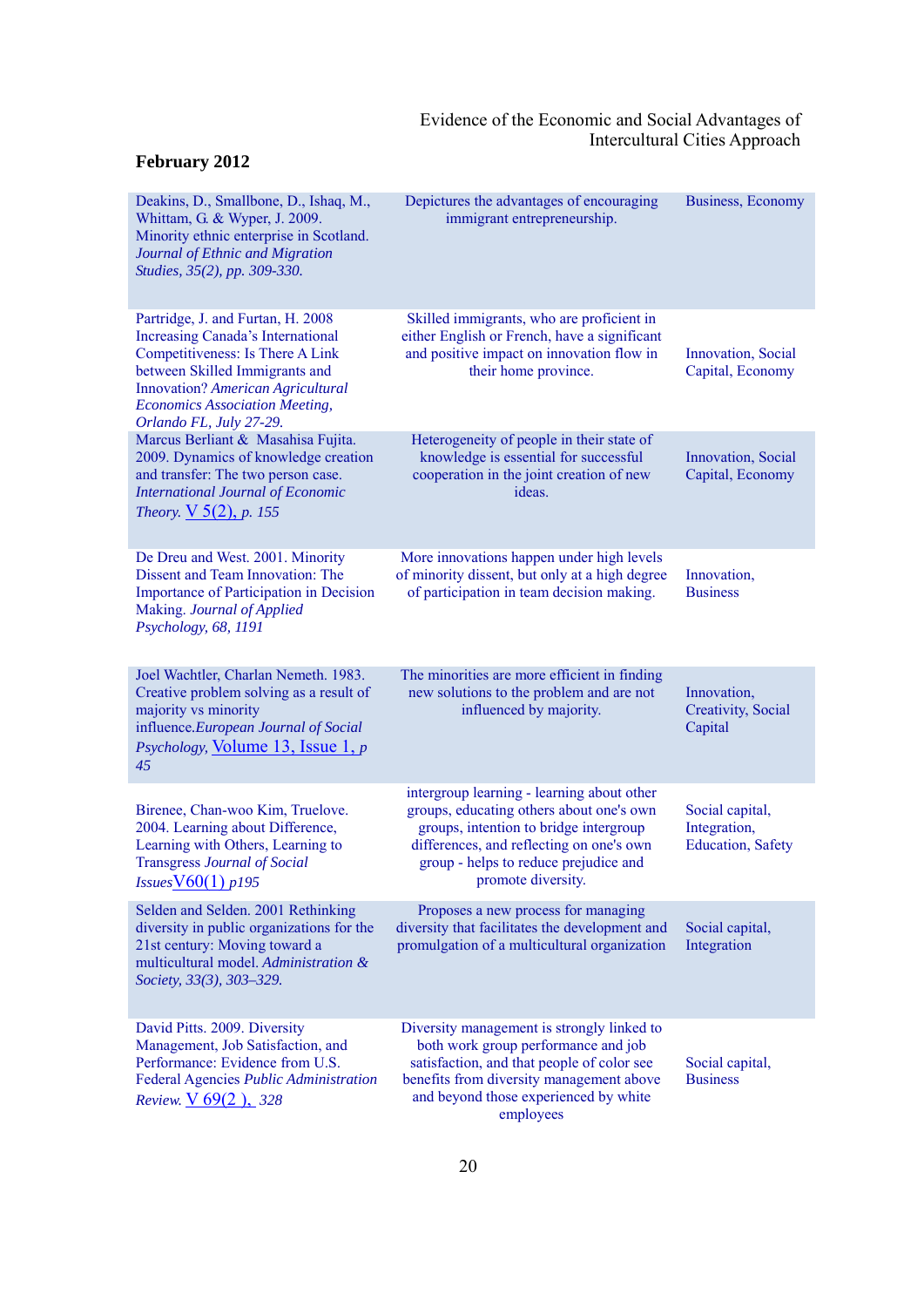| Sowa and Selden. 2003.<br><b>Administrative Discretion and</b><br><b>Active Representation: An</b><br>Expansion of the Theory of<br>Representative Bureaucracy.<br>Public Administration Review 63 (6),<br>700.          | Administrators who perceive themselves as<br>possessing significant discretion and who<br>assume the role of minority representative in<br>their agencies are more likely to enact policy<br>outcomes that favor minority interests | City governance                                   |
|--------------------------------------------------------------------------------------------------------------------------------------------------------------------------------------------------------------------------|-------------------------------------------------------------------------------------------------------------------------------------------------------------------------------------------------------------------------------------|---------------------------------------------------|
| Let's Meet! Let's Exchange! LETS as<br>an Instrument for Linking Asylum<br>Seekers and the Host Community in the<br>Netherlands. 2008. Journal of Refugee<br>Studies Sep 1(21), 326                                      | Illustrates how the gap between asylum<br>seekers and local people was bridged by<br>stimulating contact between them in a<br>structured fashion                                                                                    | Social capital,<br>Integration                    |
| Seeland, Dübendorfer. 2009. Making<br>friends in Zurich's urban forests<br>and parks: The role of public<br>green space for social inclusion<br>of youths from different cultures.<br><b>Forest Policy and Economics</b> | Public urban green spaces play an important<br>role for children and youths in making<br>contacts and friends across cultures, which is<br>considered a prerequisite for social inclusion                                           | Social inclusion,<br>Integration, Public<br>space |
| Karin Peters. Being Together in Urban<br>Parks: Connecting Public Space,<br>Leisure, and Diversity. Leisure<br>Sciences, $\sqrt{32(5)} p 418$                                                                            | explores the extent and nature of interethnic<br>interactions by focusing on leisure activities<br>in the public spaces of ethnically mixed<br>neighborhoods                                                                        | Public space                                      |
| Susan Araia, Alison Pedlar. 2001.<br>Moving beyond individualism in<br>leisure theory: a critical analysis of<br>concepts of community and social<br>engagement. Leisure Studies,<br>$V22(3)$ p 185                      | Participation in communities of celebration<br>entails people coming together in sports,<br>festivals, hobbies, volunteering, and the arts,<br>and finding in these leisure activities<br>common and public goods.                  | Public space, Civic<br>engagement                 |
| Umbach. 2006. The Contribution<br>of Faculty of Color to<br><b>Undergraduate Education</b><br>Research in Higher Education, Vol. 47,<br>No. 3 p. 317-                                                                    | This study finds compelling evidence that<br>foreign-born faculty provide an important<br>contribution to undergraduate education                                                                                                   | Education                                         |
| Akerlof G. A., R. E. Kranton (2010),<br><b>Identity Economics</b> , Princeton<br>University Press, Princeton, US.                                                                                                        | Provides economic modelling of cultural<br>change to explain issues such as the<br>persistence of low education and high crime<br>rates in the black community                                                                      | Understanding<br>diversity                        |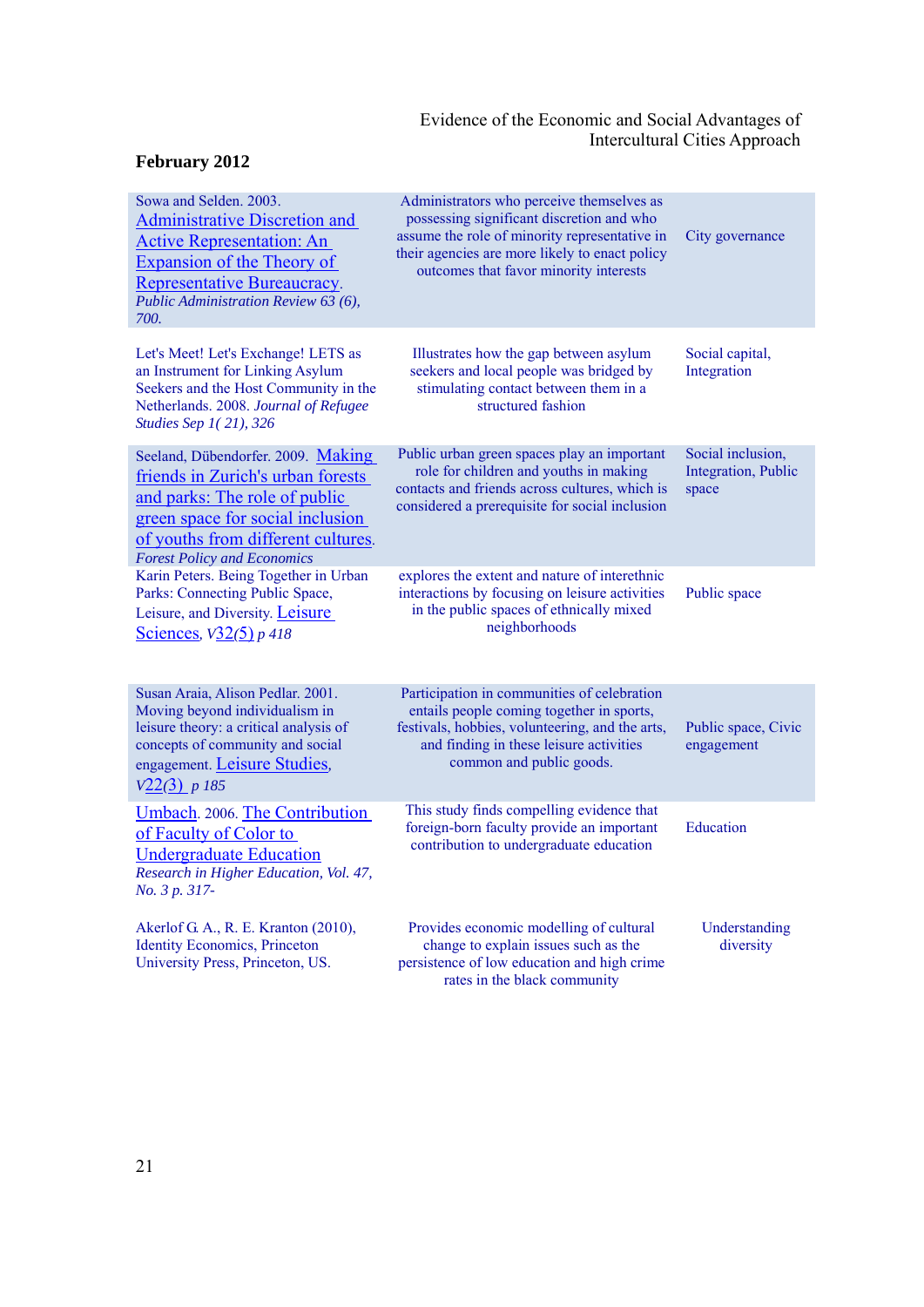| Hannerz U. (1996), Transnational<br>Connections. Culture, People, Places,<br>Routledge, London-New York.                                                                                                                                                                                                                             | Provides an in-depth anthropological<br>analysis of contemporary issues in diversity<br>and diversity management, at global and<br>local level                                                                                                   | Understanding<br>diversity                                |
|--------------------------------------------------------------------------------------------------------------------------------------------------------------------------------------------------------------------------------------------------------------------------------------------------------------------------------------|--------------------------------------------------------------------------------------------------------------------------------------------------------------------------------------------------------------------------------------------------|-----------------------------------------------------------|
| Homan A. C., D. van Knippenberg, G.<br>A. van Kleef, e C. K. W. De Dreu<br>(2007), Bridging faultlines by valuing<br>diversity: Diversity beliefs, information<br>elaboration, and performance in diverse<br>work groups, Journal of Applied<br>Psychology, 92, pp. 1189-1199.                                                       | Shows how tolerance and openness to<br>diversity help bridging diversity fault lines<br>and improving operational effectiveness of<br>diverse team. In so doing, it surveys recent<br>literature on diversity fault lines.                       | Innovation and<br>business                                |
| Jacobs J., (1961), The Death and Life<br>of Great American Cities, New York,<br>Vintage, US.                                                                                                                                                                                                                                         | Classical reference on cities. Diversity is the<br>key factor to city's success. Provides<br>inspiring analyses of the city urban space                                                                                                          | Urban spaces                                              |
| Janssens M., Zanoni P. Facilitating<br>Intercultural<br><b>Encounters</b><br>within<br>$\mathbf{a}$<br>Global Context: Towards Processual<br>Conditions, in<br>Sustainable<br>Cities.<br>Diversity, Economic Growth, Social<br>Cohesion, Janssens M., Pinelli D.,<br>Reymen D.C., Wallman Sandra (eds),<br>Edward Elgar, London, UK. | Provides a comprehensive analysis of<br>contemporary diversity issues for a critical<br>discussion of traditional diversity<br>management models. It highlights the main<br>element of a new approach to diversity<br>management                 | Governance of<br>diversity                                |
| Putnam R. D. (2007), E Pluribus<br>Unum: Diversity and Community in the<br>Twenty-first Century, The 2006 Johan<br>Skytte Prize Lecture, Scandinavian<br>Political Studies 30.                                                                                                                                                       | Provides extensive survey of existing<br>literature on the pros and cons of diversity<br>(in economics, management studies,<br>sociology). It analyses the relationship<br>between diversity and social capital across<br>US metropolitan areas. | City governance,<br>Social capital                        |
| Page S. (2007), The Difference: How<br>the power of diversity creates better<br>groups, firms, schools and societies,<br>Princeton University Press, Princeton,<br>US.                                                                                                                                                               | Comprehensive survey of the potential<br>benefits of diversity in a variety of settings                                                                                                                                                          | Innovation,<br>creativity                                 |
| Sen, A. K. (2006), Identity and<br>Violence. The Illusion of Destiny, W.W.<br>Norton, New York, US.                                                                                                                                                                                                                                  | Sets out in a clear and easy-to-read manner<br>the importance of diversity and identity in<br>contemporary societies. It discusses the<br>multidimensionality of diversity and what<br>consequences this has for diversity policies.             | Understanding<br>diversity,<br>governance of<br>diversity |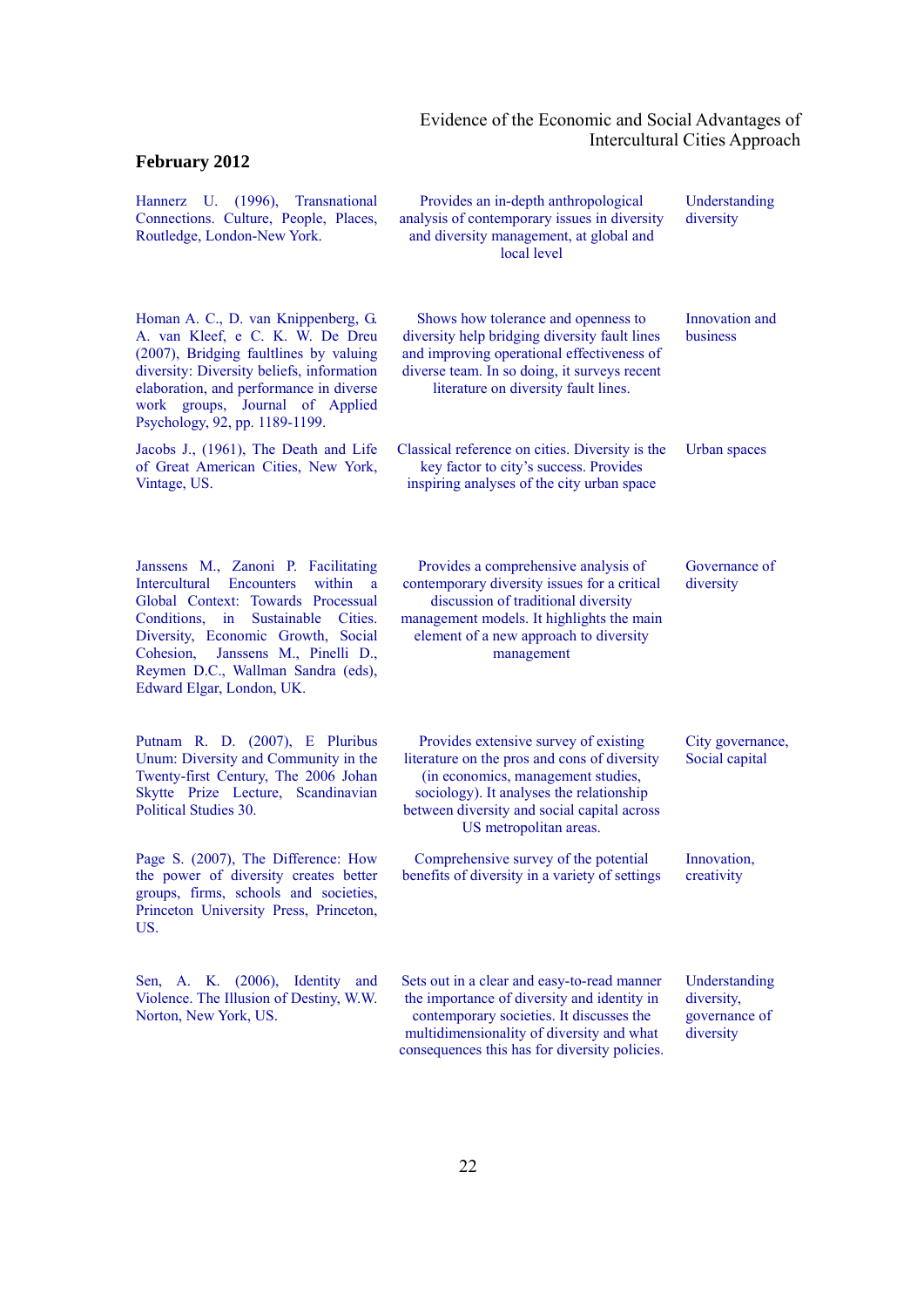# **February 2012**

Wallman S. (2011) The capability of places. Methods for modelling places. Methods for modelling community response to intrusion and change, Pluto Press, London, UK.

Williams K.Y., O'Reilly C.A. (1998), Demography and diversity in organisations: A review of 40 years of research, in Staw B.M., Cummings L.I (eds), Research in Organisational Behaviour, vol 20, Jai Press, Greenwich, US.

Summarising 30 years of research, the book analyses and compares local systems with similar degrees of ethnic diversity and show that they may exhibit very different patterns of social relations depending on pattern of interrelations between the different diversity

axes and the urban space Provides comprehensive survey of psychological research on diversity and innovation in organisations

Urban space, governance of diversity

Innovation, business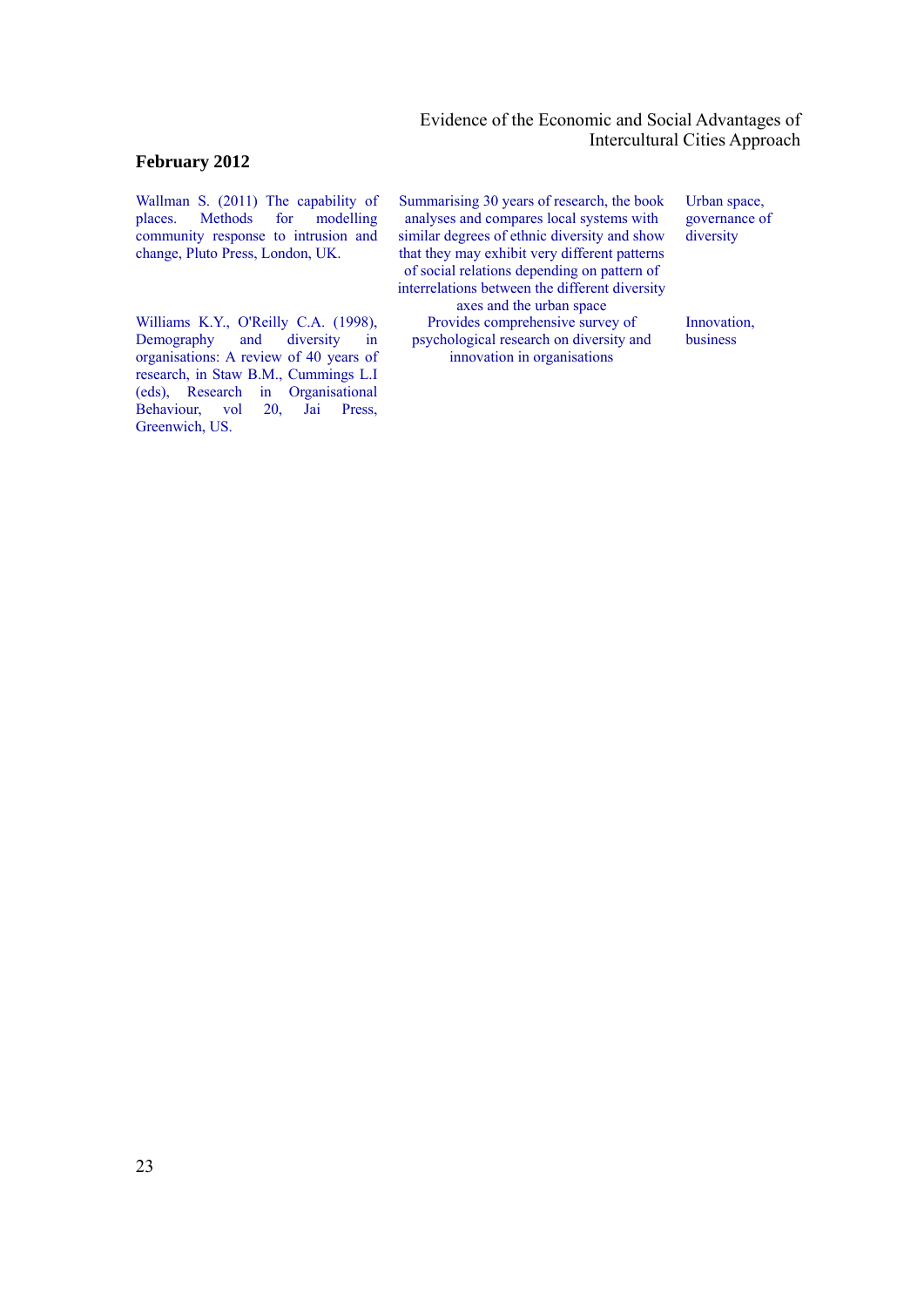#### **References**

Akerlof G. A., R. E. Kranton (2010), *Identity economics*, Princeton University Press, Princeton, US.

Alesina A., R. Baqir, W. Easterly (1999), Public goods and ethnic divisions, *Quarterly Journal of Economics* 114, pp. 1243–1284.

Alesina A., R. Baqir, C. Hoxby (2004), Political jurisdictions in heterogeneous communities, *Journal of Political Economy* 112, pp. 349–396.

Alesina A., A. Devleschawuer, W. Easterly, S. Kurlat, R. Wacziarg (2003), Fractionalization, *Journal of Economic Growth,* 8, pp. 155-194.

Alesina A., E. La Ferrara (2005), Ethnic diversity and economic performance, *Journal of Economic Literature*, 43, pp. 762-800.

Alesina A., E. Spolaore, R.Wacziarg (2000), Economic integration and political disintegration, *American Economic Review* 90, pp. 1276–1296.

Alesina A., E. Zhuravskaya (2011), Segregation and the quality of government in a cross section of countries, *American Economic Review*, 101(5): 1872–1911.

Amin A. (2002), Ethnicity and the multicultural city: living with diversity, University of Durham: Report for the Department of Transport, Local Government, the Regions, the ESRC Cities Initiative.

Angrist J. D., A. D. Kugler (2003), Protective or counter-productive? Labour market institutions and the effect of immigration on EU natives, *Economic Journal*, 113, pp. 302- 331.

Appadurai, A. (1996), *Modernity at large. Cultural dimensions of globalization*, University of Minnesota Press, Minneapolis, US.

Arcand, J-L., P. Guillaumont, S. Guillaumont Jeanneney (2000), How to make a tragedy: on the alleged effect of ethnicity on growth, *Journal of International Development,* 12, pp. 925-938.

Bairoch P. (1985), *De Jéricho à Mexico: Villes et economie dans l'histoire*, Paris, Editions Gallimard.

Banerjee T. (2001), The future of public space. Beyond invented streets and reinvented places, *Journal of the American Planning Association*, 67, 9-24.

Bellini E., Ottaviano G.I.P. Pinelli D., Prarolo G. (2009) Diversity, cities and economic development, in Janssens M. D. Pinelli, D.C Reymen., S. Wallman (eds) *Sustainable Cities. Diversity, economic growth, social cohesion*, Edward Elgar Publishing Limited, Cheltenham, UK.

Berliant, M., Fujita, M. (2008), Knowledge creation as a square dance on the Hilbert cube, *International Economic Review* 49, 1251-1295.

Borjas G. (1994), The economics of immigration, *Journal of Economic Literature* 32, 1667–1717.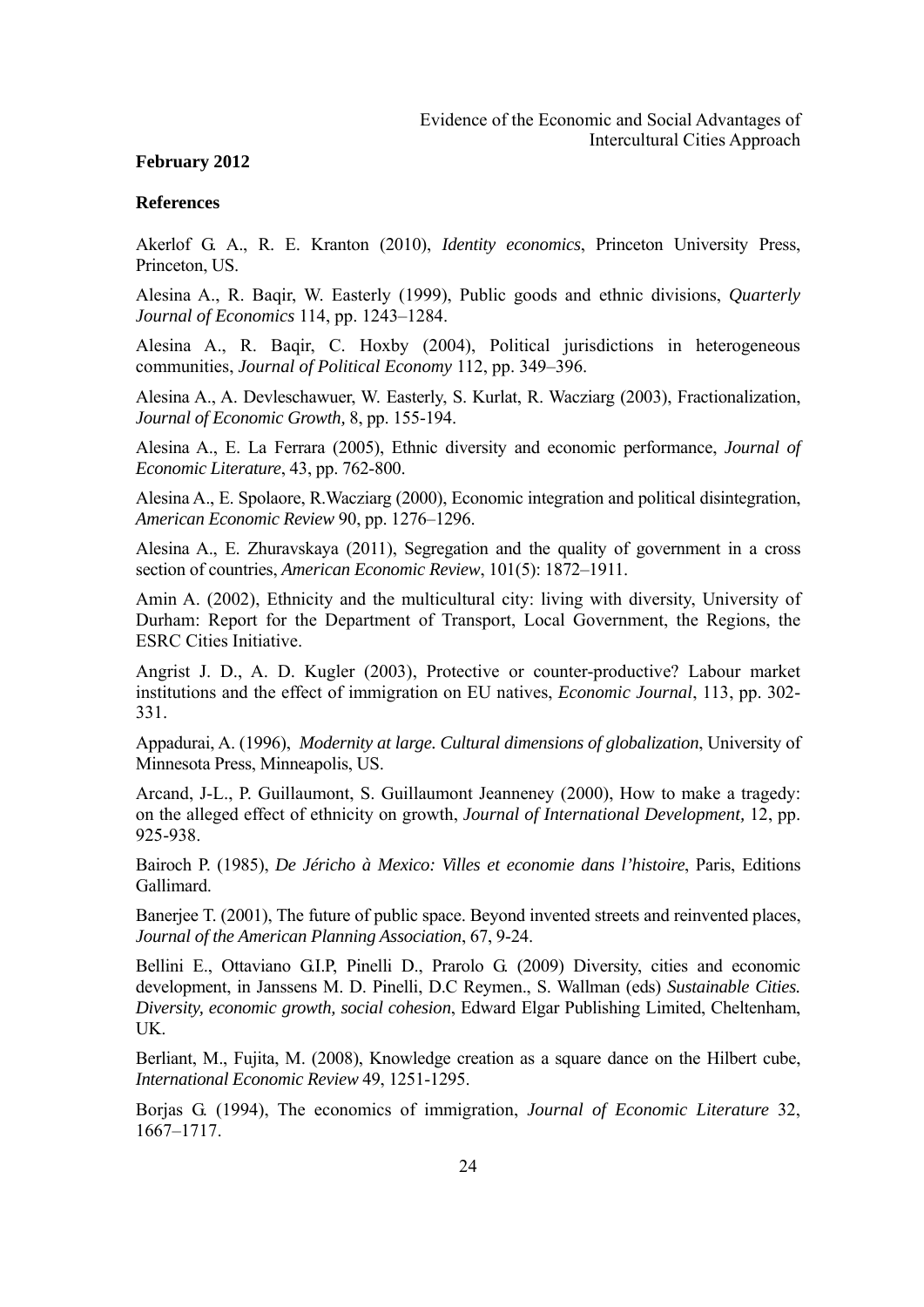Borjas G. (1995), The economic benefits of immigration, *Journal of Economic Perspectives* 9, pp. 3–22.

Borjas G. (1999), *Heaven's door*, Princeton Univ. Press, Princeton, UK

Borjas G. (2003), The labor demand curve is downward sloping: Reexamining the impact of immigration on the labor market, *Quarterly Journal of Economics* 118 (4), 1335

Borjas G., R. Freeman, L. Katz (1997). How much do immigrants and trade affect labor market outcomes, *Brookings Papers on Economic Activity* 1, pp. 1–90.

Bossert W, C. D'Ambrosio, E. La Ferrara (2011), A Generalized Index of Fractionalization, *Economica*, Vol. 78, Issue 312, pp. 723-750.

Bourdieu P. (1979), *La Distinction. Critique social du jugement,* Les èditions de minuit, Paris, France.

Bourdieu P. (1991), *Language and symbolic power*, Harvard University Press, Cambridge, USA.

Bowman P. J., J.J. Betancur (2010), Sustainable diversity and inequality: Race in the USA and beyond, in: M. Janssens., M. Bechtoldt, A. de Ruijter, D. Pinelli, G. Prarolo, V.M.K Stenius (eds), *The sustainability of cultural diversity*, Edward Elgar Publishing Limited, Cheltenham, UK, pp. 55-78.

Bracalenti R., M. A. Montuori, N. Saraceno, D. Staderini, S. Wallman (2009), *Squarci 3. Esquilino e Pigneto. Modelling neighbourhood system*, Edup srl, Roma, Italy.

Brodbeck F. C., R. Kerschreiter, A.Mojzisch, D. Frey, S. Schulz-Hardt (2002), The dissemination of critical, unshared information in decision-making groups: The effects of pre-discussion dissent, *European Journal of Social Psychology*, 32, pp. 35–56.

Browne I., J. Misra (2003), The Intersection of gender and race in the labor market, *Annual Review of Sociology* 29, pp. 487–513.

Card D. (1990), The impact of the Mariel Boatlift on the Miami labor market, *Industrial, Labor Relations Review* 43, pp. 245–257.

Card D. (1999), The causal effect of education on earnings, in: O. Ashenfelter, D. Card (eds.), *Handbook of Labor Economics*, vol. 3A, North-Holland, Amsterdam, 1999, p. 1801–1863.

Card D. (2001), Immigrant inflows, native outflows and the local labor market impacts of higher immigration, *Journal of Labor Economics* 19, pp. 22–61.

Card D., J. Di Nardo (2000), Do immigrant inflows lead to native outflows?, *American Economic Review*, American Economic Association, vol. 90(2), pp. 360-367, May.

Collier P. (2001), Implications of ethnic diversity, *Economic Policy: A European Forum,*  1(2001), pp. 27–55.

Collins W J., R. A. Margo (2000), Residential segregation, socioeconomic outcomes: When did ghettos go bad?, *Economics Letters*, vol. 69(2), pp. 239-243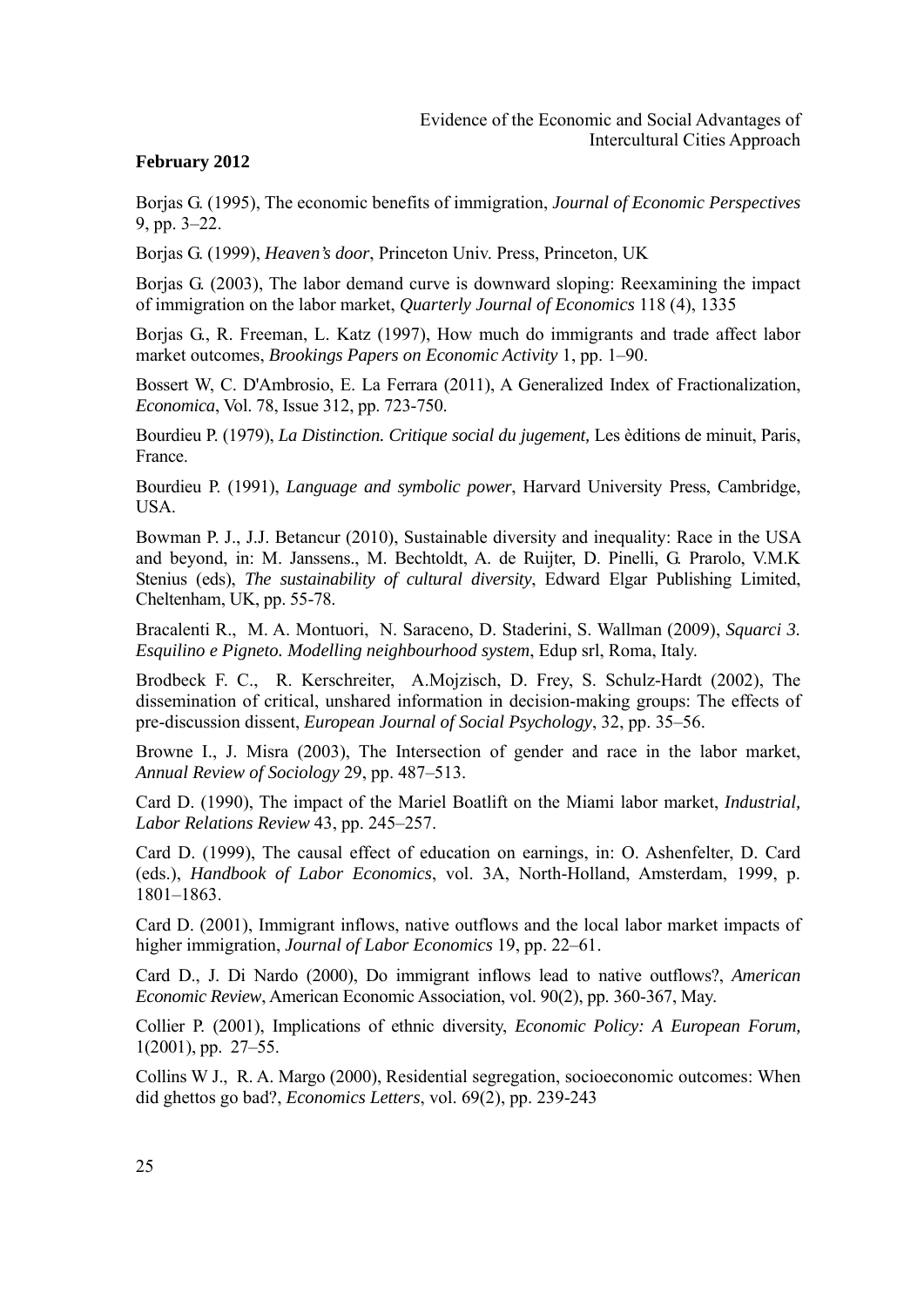Crenshaw K. (1989), Demarginalizing the Intersection of Race, Sex: A Black Feminist Critique of Antidiscrimination Doctrine, *Feminist Theory and Antiracist Politics*, University of Chicago Legal Forum.

Cutler, D. M., E.L Glaeser (1997), Are Ghettos Good or Bad?, *The Quarterly Journal of Economics*, vol. 112(3), pp. 827-72.

Cutler D.M., E.L. Glaeser, J.L. Vidgor (2008), Is the Melting Pot still hot? Explaining the Resurgence of Immigrant Segregation, *Review of Economics and Statistics*, 90, 478-497.

De Lancer J., M. Holzer. (2001). Promoting the utilization of performance measures in public organizations: an empirical study of factors affecting adoption and implementation. *Public Administration Review,* 61(6): 693 – 708.

De Dreu C.K.W, V. Van Vianen, 2001; Managing relationship conflict, the effectiveness of organizational teams, *Journal of Organizational Behavior*, Volume 22, Issue 3, pp. 309– 328

De Ruijter A. (1995), Cultural pluralism and citizenship, *Cultural Dynamics*, 7(1), pp 215- 31.

Desmet K, I. Ortuño-Ortín, S. Weber (2009), Linguistic diversity and redistribution, *Journal of the European Economic Association*, MIT Press, vol. 7(6), pp. 1291-1318, December.

Dustmann C., T. Frattini (2011), Immigration: The European Experience, Norface Discussion Paper Series 2012001, Norface Research Programme on Migration, Department of Economics, University College London.

Easterly W. (2001), Can institutions resolve ethnic conflict? *Economic Development, Cultural Change,* 49, pp. 687–706.

Easterly W., R. Levine (1997), Africa's growth tragedy: Policies and ethnic divisions, *Quarterly Journal of Economics,* 112, pp. 1203–1250.

Edin P.A, P. Fredriksson, O. Aringslund (2003), Ethnic enclaves and the economic success of immigrants - Evidence from a natural experiment, *The Quarterly Journal of Economics*, vol. 118(1), pages 329-357, February.

Extra G., K. Yağmur (eds) (2004), *Urban multilingualism in Europe. Immigrant minority languages at home, school*, Clevedon, Multilingual Matters.

Faist, T., H. Häusermann (1996), Immigration, social citizenship and housing in Germany. *International Journal of Urban and Regional Research*, 20, pp. 83–98.

Fearon J. D. (2003), Ethnic and culture diversity by country, *Journal of Economic Growth*, 8 (2), pp. 195-222.

Florida R. (2002a), Bohemia and economic geography, *Journal of Economic Geography* 2, pp. 55–71.

Florida R. (2002b), The economic geography of talent, *Annals of the Association of Economic Geographers* 92, 743–755.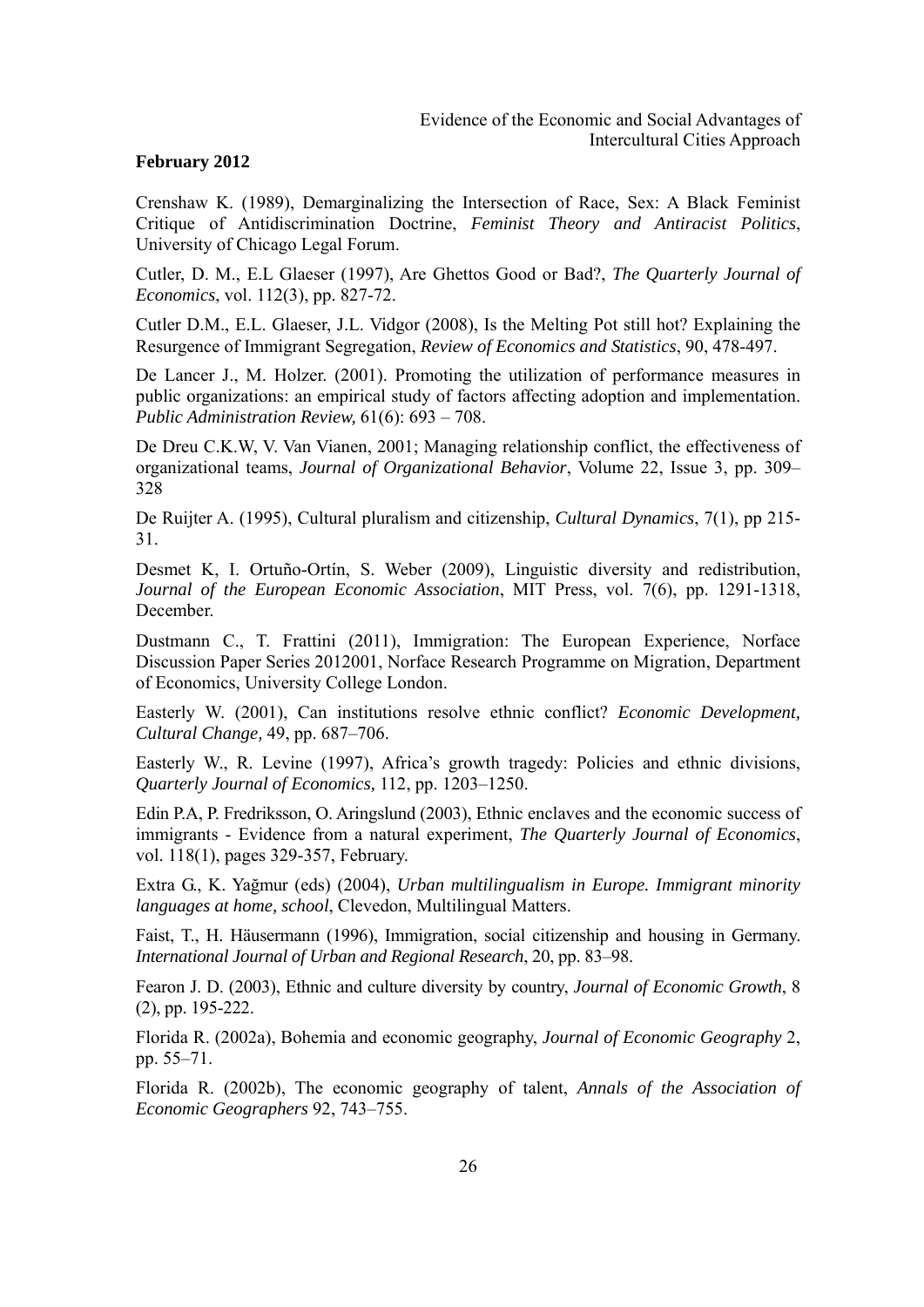Fukuyama F. (1995), *Trust. The social virtues and the creation of prosperity,* The Free Press, New York, US.

Galindo J. F. (2010), Cultural diversity in Bolivia: from liberal interculturalism to indigenous modernity, in: M. Janssens., M. Bechtoldt, A. de Ruijter, D. Pinelli, G. Prarolo, V.M.K Stenius (eds), *The sustainability of cultural diversity*, Edward Elgar Publishing Limited, Cheltenham, UK, pp. 80-96.

Glaeser E., J. Kolko, A. Saiz, Consumer city, *Journal of Economic Geography,* 1 (2001) 27– 50.

Hamde K., N. Wählin (2010), *Managing diversity conceptually: Shifting Concepualizatios of diversity in the context of Immigrant Organization in Sweden,* in: M. Janssens., M. Bechtoldt, A. de Ruijter, D. Pinelli, G. Prarolo, V.M.K Stenius (eds), The sustainability of cultural diversity, Edward Elgar Publishing Limited, Cheltenham, UK, pp. 262-280.

Hannerz U. (1996), *Transnational Connections. Culture, People, Places*, Routledge, London-New York.

Harrison L.E. (1985), *Underdevelopment is a state of mind: the case of Latin America*, Center for International Affairs, Harvard University and University Press of America, US.

Harrison L.E and Huntingdon S. P. (2000), *Culture matters. How value shape human progress*, Basic Books, New York, US.

Helliwell J. (2003), *Immigration and social capital: issue paper*, paper presented at International Conference on The Opportunity, Challenge of Diversity: A Role For Social Capital, Montreal.

Homan A. C., D. van Knippenberg, G. A. van Kleef, C. K. W. De Dreu (2007), Bridging faultlines by valuing diversity: Diversity beliefs, information elaboration, and performance in diverse work groups, *Journal of Applied Psychology*, 92, pp. 1189-1199.

Hong L., S.E. Page (2001), Problem Solving by Heterogeneous Agents, *Journal of Economic Theory*, 97, pp. 123-163.

Hong L., S.E. Page (2004), Groups of diverse problem solvers can outperform groups of high-ability problem solvers, *Proceedings of the National Academy of Sciences*, November.

Huntington S. P. (1996), *The Clash of civilizations and the remaking of world order*, Simon & Schuster, New York, US.

Ihlanfeldt K. R., B. Scafidi (2002), Black self-segregation as a cause of housing segregation: evidence from the multi-city study of urban Inequality, *Journal of Urban Economics*, 51(2), 366-390

Jacobs J., (1961), *The death and life of great American cities*, New York, Vintage, US.

Jacobs J. (1969), *The economy of cities*, Random House, New York, US.

Jacobs J. (1984), *Cities and the wealth of nations – Principles of conomic life*, Random House, New York, US.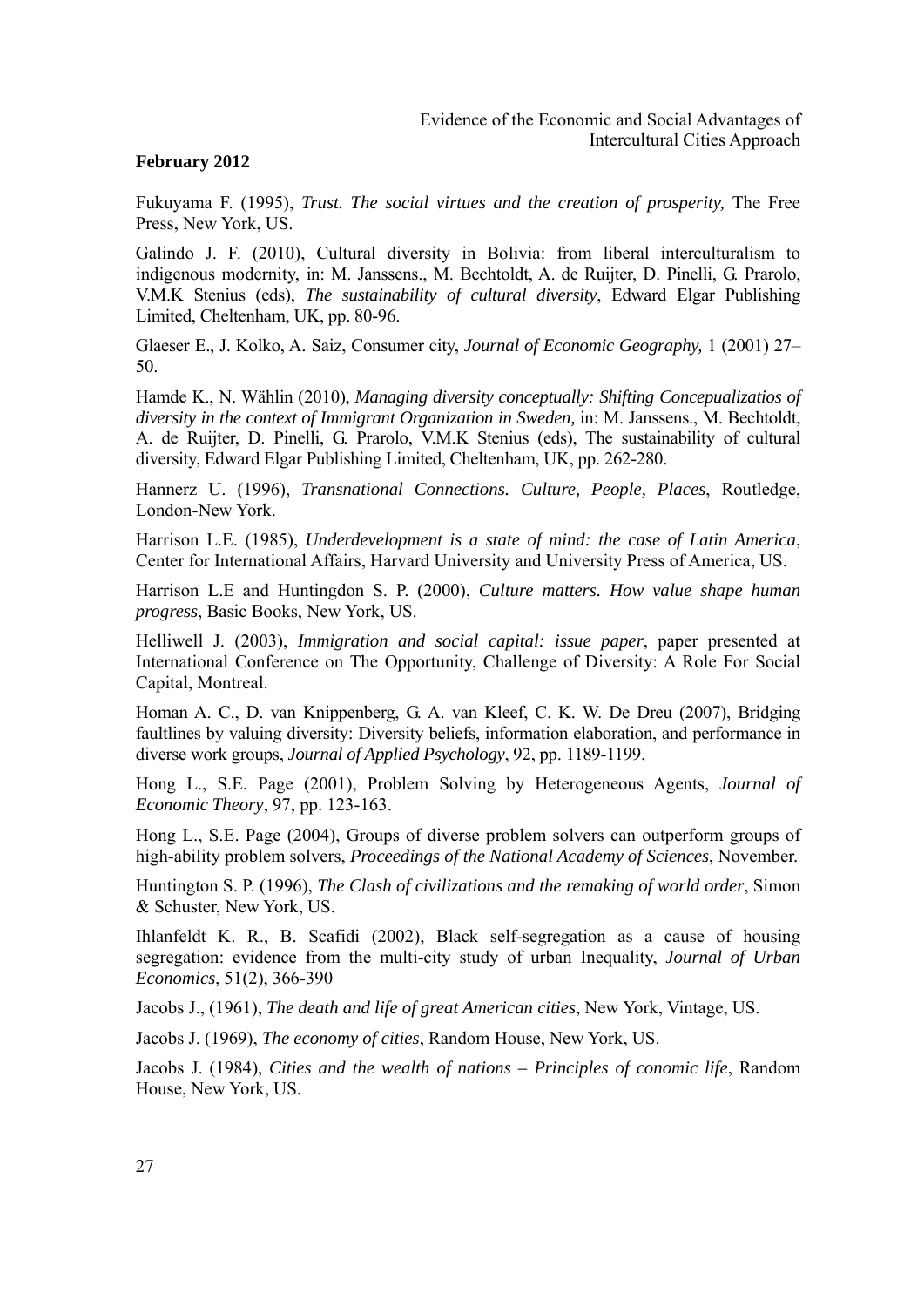Janssens M., P. Zanoni (2009), Facilitating intercultural encounters within a global context: towards processual conditions, in: M. Janssens, D. Pinelli, D.C. Reymen, S. Wallman (eds), *Sustainable cities. Diversity, economic growth, social cohesion*, Edward Elgar, Cheltenham, UK, pp. 26-44.

Jehn K.A, B.Gregory, M. Northcraft, A. Neale (1999), Why differences make a difference: a field study of diversity, conflict, and performance in workgroups, *Administrative Science Quarterly*, Vol. 44, No. 4. (Dec., 1999), pp. 741-763.

Kagan J. (2009), *The three cultures. Natural sciences, social sciences, and the humanities in the 21st Century*, Cambridge University Press, New York, US.

Khovanova-Rubicondo K, (2009). *Intermediate Evaluation of the Intercultural Cities Programme,* Council of Europe. Available at: http://www.coe.int/t/dg4/cultureheritage/culture/cities/EvaluationInterculturalCities\_en.pdf

Korac M. (2009), *Remaking home: reconstructing life, place and identity in Rome*, Berghahn Books, Amsterdam. New York & Oxford.

Küchler S., L. Kürti, H. Elkadi (eds), *Every day's a Festival! Diversity on show,* Sean Kingston Publishing, London, UK.

Landes D.S. (2000), *The wealth and pooverty of nations. Why some are so rich and some so poor*, W. W. Norton & Company, New York, US.

La Porta R., F. Lopez de Silanes, A. Shleifer, R. Vishny (1999), The quality of government, *Journal of Law, Economics and Organisation*, 15(1), pp. 222-279.

Lazear E. (1999a), Globalization, the market for team-mates, *Economic Journal* 109, p15

Lazear E. (1999b), Culture and language, *Journal of Political Economy*, Supplement, pp 95.

Lian B, J.R. Oneal (1997), Cultural diversity, economic development: A cross-national study of 98 countries, 1960-1985, *Economic Development and Cultural Change* 46: 61-77.

Marglin S.A. (1990), Towards the colonisation of the mind, in F.A. Marglin, S.A Marglin (eds) *Dominating knowledge,* Clarendon Press, Oxford, UK.

Mc Call L. (2005), The Complexity of Intersectionality, *Signs* 3, pp. 1771-1800.

OECD (2010), *Open for Business. Migrant Entrepreneurship in OECD Countries*, OECD, Paris, France.

OECD (2011), *Entrepreneurship and Employment Creation of Immigrants*, OECD, Paris, France.

OSCE High Commissioner on National Minorities (2012), *Factsheet*, http://www.osce.org/hcnm/33317?download=true, Last download Feb 2012.

Ottaviano G.I.P., G. Peri (2005), Cities and cultures, *Journal of Urban Economics* 58, pp. 304–337.

Ottaviano G.I.P., G. Peri (2006), The economic value of cultural diversity: evidence from US cities, *Journal of Economic Geography*, 6, pp. 9-44.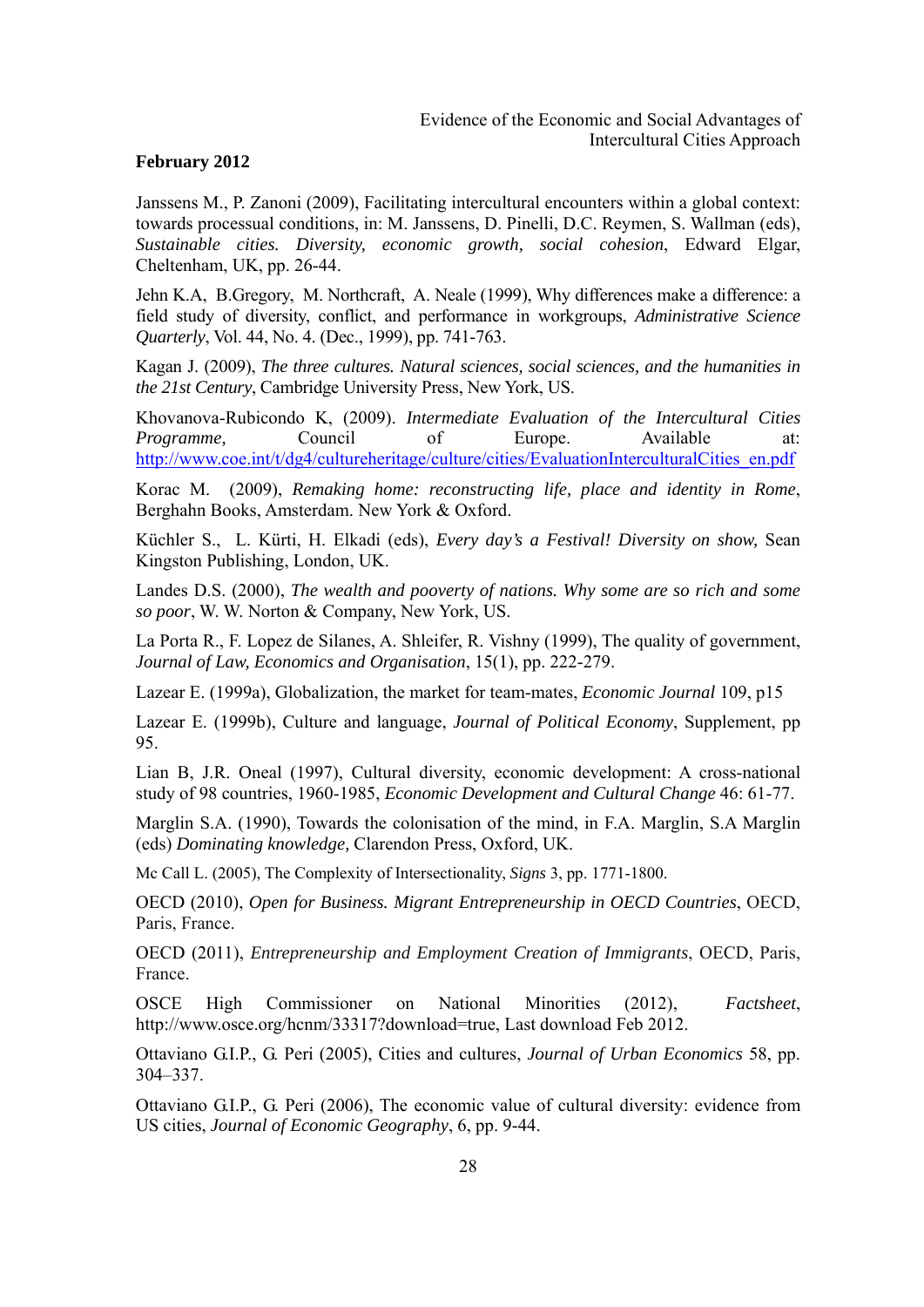Page S. E. (2007), *The Difference: How the power of diversity creates better groups, firms, schools and societies,* Princeton University Press, Princeton, US.

Patterson O. (1997), *The ordeal of integration: Progress and Resentment in America's Racial Crisis*, Basic Civitas, New York.

Poterba J.M. (1997), Demographic structure and the political economy of public education, *Journal of Policy Analysis and Management*, vol. 16(1), pp. 48-66.

Putnam R. D. (2000), *Bowling alone: The collapse and revival of American community*. New York: Simon, Schuster

Putnam R. D. (2007), E Pluribus Unum: diversity and community in the Twenty-first century, The 2006 Johan Skytte Prize Lecture, *Scandinavian Political Studies* 30.

Quigley J.M. (1998), Urban diversity and economic growth, *Journal of Economic Perspectives* 12 (1998) 127–138.

Razin A., E. Sadka (2000), Unskilled migration: A burden or a boon for the welfare state?, *Scandinavian Journal of Economics*, vol. 102(3), pp. 463-79, June.

Richard O. C., T. A. Kochan, A, McMillan-Capehart (2002), The impact of visible diversity on organizational effectiveness: Disclosing the contents in Pandora's black box, *Journal of Business, Management*, 8, 265-292.

Sassen S. (1991), *The global city: New York, London, Tokyo*, Princeton NJ: Princeton University Press, US.

Sassen S. (1994), *Cities in a world economy*, Pine Forge Press, Thousand Oaks, US.

Sen, A. K. (2006), *Identity and violence. The illusion of destiny*, W.W. Norton, New York, US.

Stouffer S. (1949), *American soldier*, Princeton University Press, Princeton, US.

Thernstrom S., A. Thernstrom (1997), *America in black and white: One nation, indivisible*, Touchstone, New York

Tolbert, C., Mossberger K., R. McNeal. (2008). Institutions, policy innovation, and egovernment in the American States. *Public Administration Review,* May/June, pp. 549-63.

UNESCO (2001), Universal Declaration on Cultural Diversity, UNESCO, CLT-2002/WS/9.

Uslaner E.M. (2009), *Trust, diversity, segregation*, unpublished paper presented at Final Eurodiv Conference, Milano, October 2009. Forthcoming as: Does diversity drives down trust*,* in: P. Selle e S. Prakash (eds), *Civil Society, the State, Social Capital: Theory, Evidence, Policy,* Routledge, London, UK.

van Londen S., A. de Ruijter (2010), Sustainable diversity, in: M. Janssens., M. Bechtoldt, A. de Ruijter, D. Pinelli, G. Prarolo, V.M.K Stenius (eds), *The sustainability of cultural diversity*, Edward Elgar Publishing Limited, Cheltenham, UK, pp. 3-31.

van Kempen, R., A.S. Özüekren (1998), Ethnic segregation in cities: new forms and explanations in a dynamic world, *Urban Studies*, 35 (10), pp. 1631-1656.